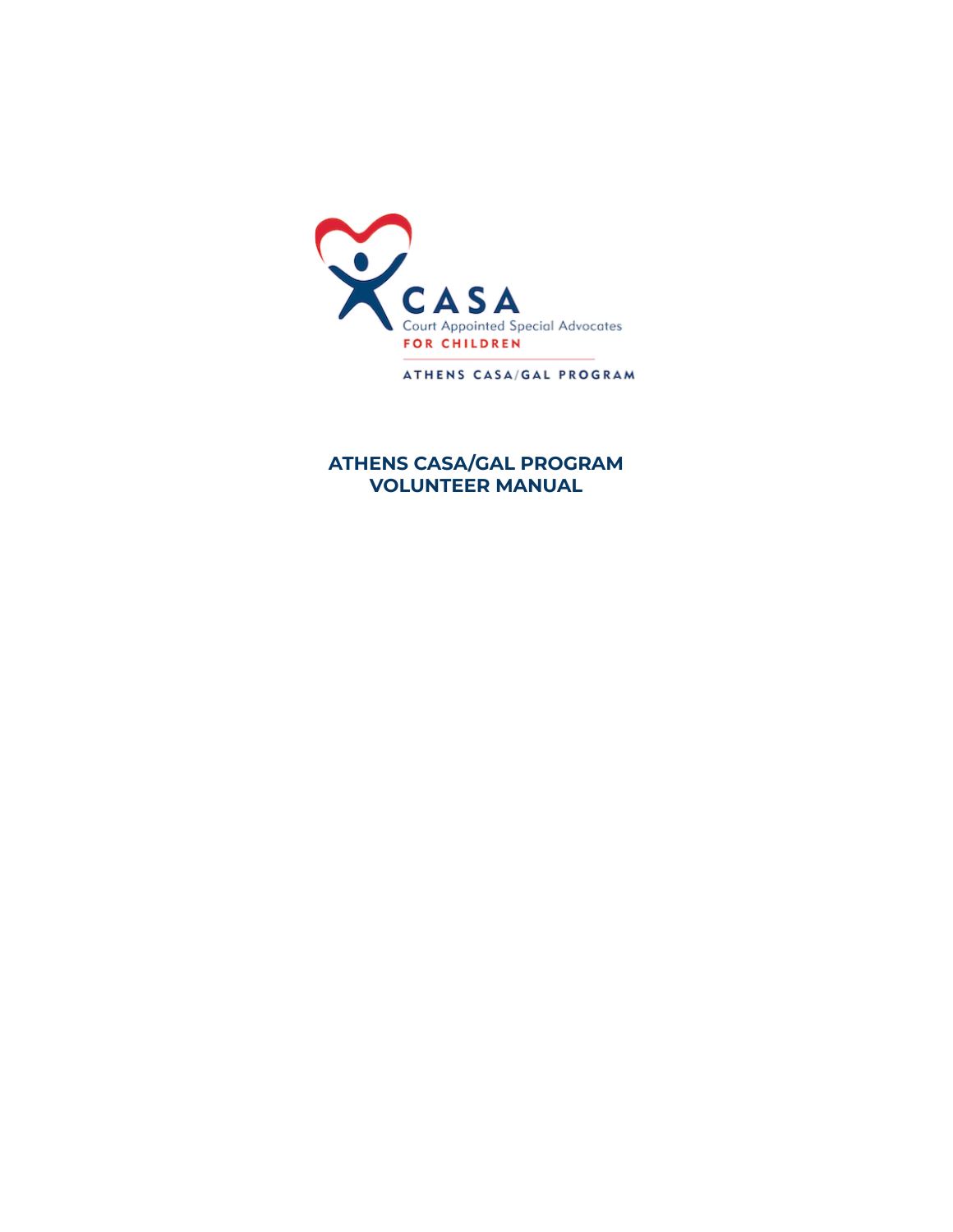### **ABOUT THIS HANDBOOK**

This handbook provides a general explanation of the Athens County Court Appointed Special Advocate/Guardian Ad Litem Program policies and procedures as they affect the volunteer advocate.

The handbook is meant to be used as a reference in conjunction with your training manual.

The contents of this handbook are informational only. The handbook is not a contract. The terms of the handbook are subject to change at any time at the sole discretion of the Athens CASA/GAL Program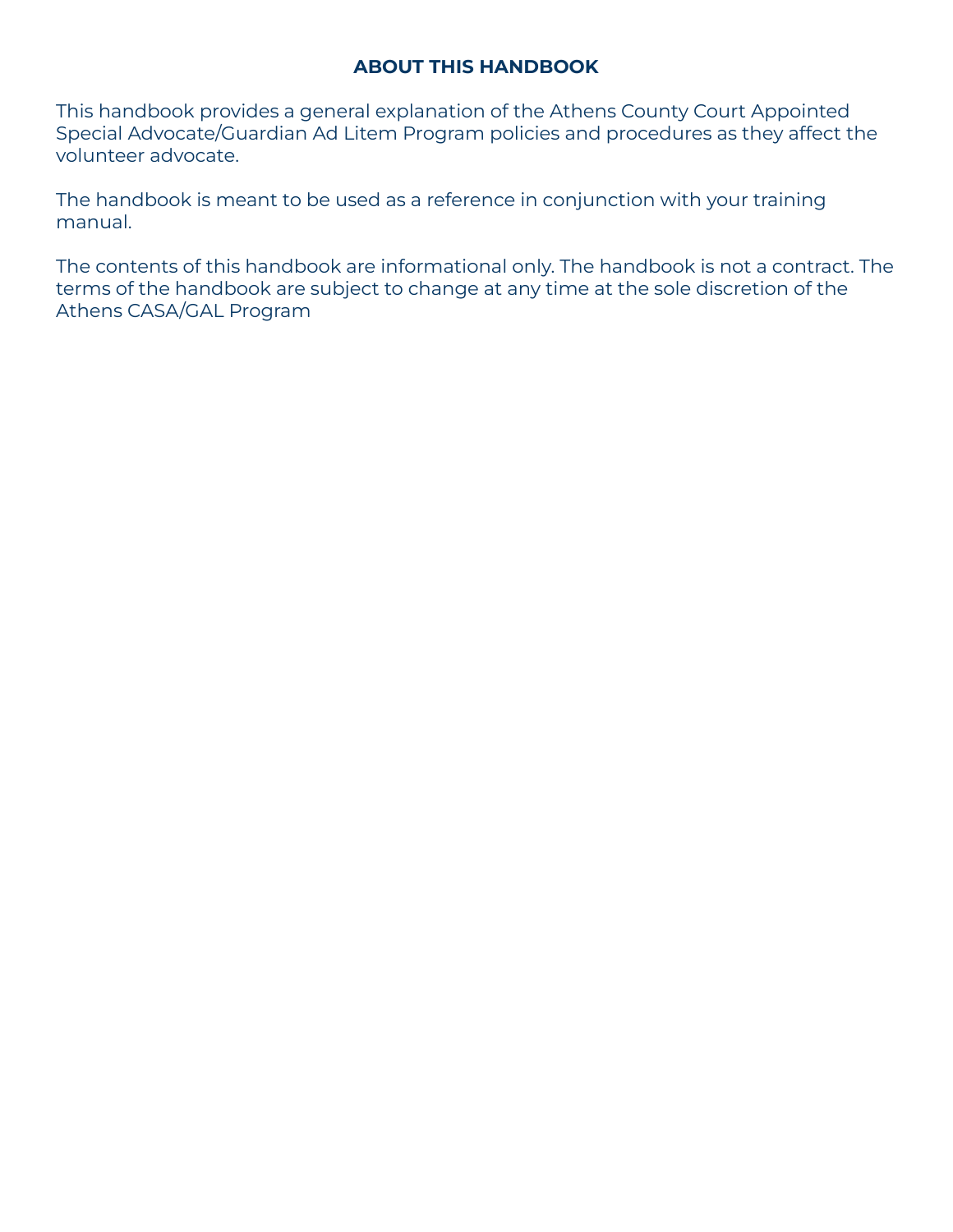### **DISCLAIMER FOR VOLUNTEER ACKNOWLEDGEMENT**

Notification - This handbook provides a general explanation of the Athens CASA/GAL Program policies and procedures as they affect volunteers.

The handbook is presented for information purposes and is meant to be used as a reference in conjunction with the volunteer training manual. The policies expressed in this manual do not constitute an employment contract, expressed or implied.

The terms of the handbook are subject to change at any time at the sole discretion of the Athens CASA/GAL Program. Notice of changes affecting volunteer policies will be communicated.

### **Acknowledgement**

\_\_\_\_\_\_\_\_\_\_\_\_\_\_\_\_\_\_\_\_

I have read and understand the provisions in this manual.

\_\_\_\_\_\_\_\_\_\_\_\_\_\_\_\_\_\_\_\_\_\_\_\_\_\_\_\_\_\_\_\_\_\_\_\_\_\_\_\_\_\_

\_\_\_\_\_\_\_\_\_\_\_\_\_\_\_\_\_\_\_\_\_\_\_\_\_\_\_\_\_\_\_\_\_\_

**Signed** 

**Supervisor** 

Date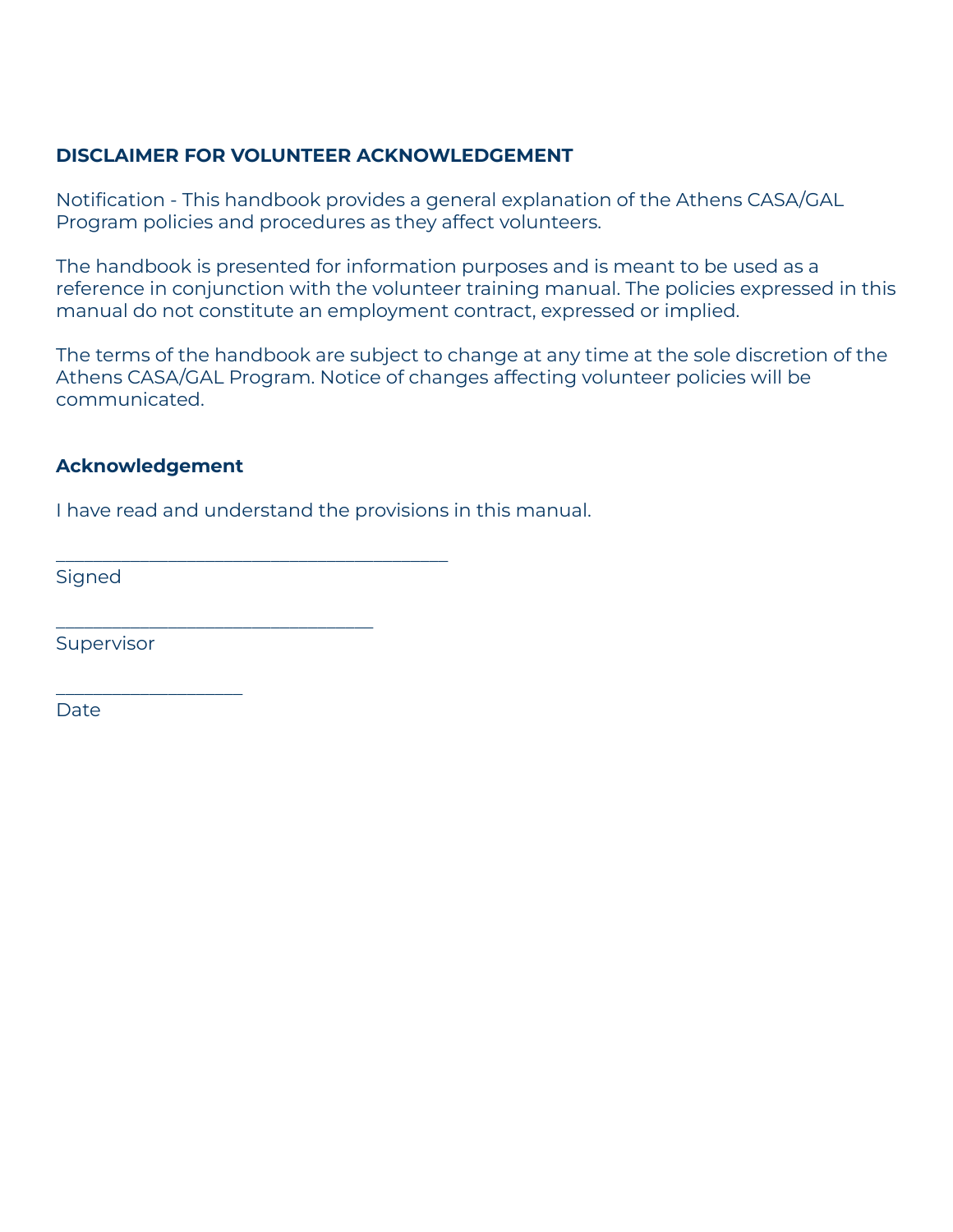ADMINISTRATION MISSION STATEMENT | VISION | VALUES GOAL OF THE PROGRAM PROGRAM OBJECTIVE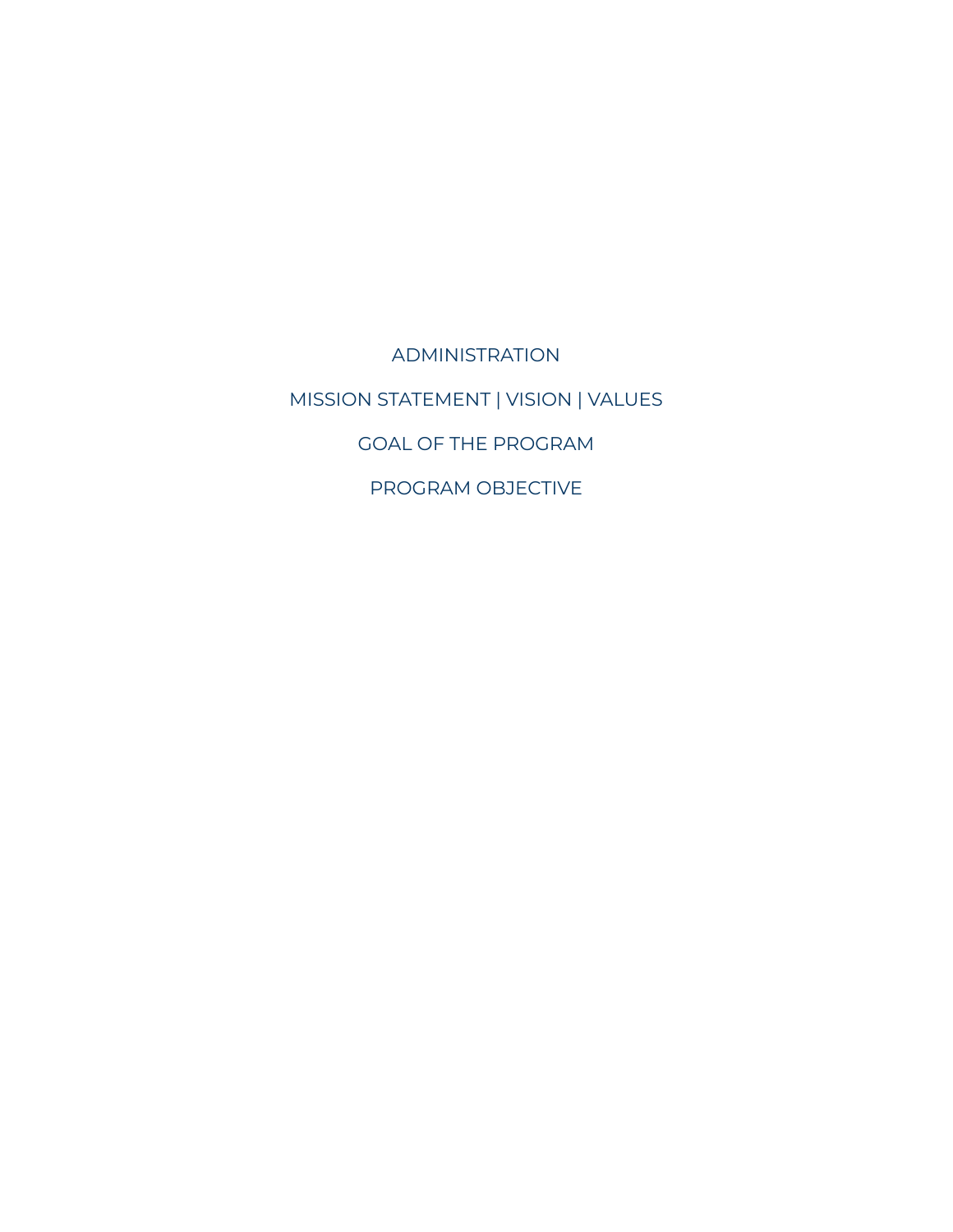### **ATHENS CASA/GAL PROGRAM MISSION STATEMENT**

The Athens County CASA/GAL Program is a court-based, non-profit organization that utilizes trained community volunteers to serve as Court Appointed Special Advocates. CASAs advocate in juvenile court for the best interests of children that have experienced abuse or neglect.

### **Our Vision**

The Athens CASA/GAL Program's vision is to provide advocacy, consistency and effective routes to successful permanency for all children who have entered juvenile court as a result of abuse or neglect. Athens CASA is committed to the highest quality of advocacy through trained Court Appointed Special Advocates.

#### **Our Values**

Service - We provide care and advocacy to children who have experienced abuse or neglect.

Collaboration - We strive to build connections and partnerships with other social service agencies.

Integrity - We carry out all obligations of our program and volunteers with the utmost responsibility and accountability.

Diversity - We seek everyone's unique background to provide advocacy to the diverse foster care system.

Ethics - We strive to meet the highest ethical standards with trauma informed care initiatives.

#### **GOAL OF THE PROGRAM**

The immediate goal of the Athens CASA/GAL Program is to provide trained community volunteers to advocate for the "best interests" of children who come into the Athens County Juvenile Court system as a result of abuse, neglect or dependency. Our long-term goal is to provide a CASA for each and every child who enters the court system as a result of said court proceedings.

#### **PROGRAM OBJECTIVE**

As a CASA volunteer under the guidance of Program staff, you are helping to fulfill the objective of the Athens CASA/GAL Program to provide advocacy for children adjudicated abused, neglected, or dependent, who are the subject of judicial proceedings, by:

- Conducting an independent investigation concerning each child
- Factually and objectively reporting findings and observations to the Court
- Ensuring representation of the child's best interests in all judicial proceedings and other matters relating to the child
- Ascertain and include the child's wishes and family strengths in court recommendations
- Monitoring each case until the terms of the Court orders have been fulfilled or the case is dismissed or closed.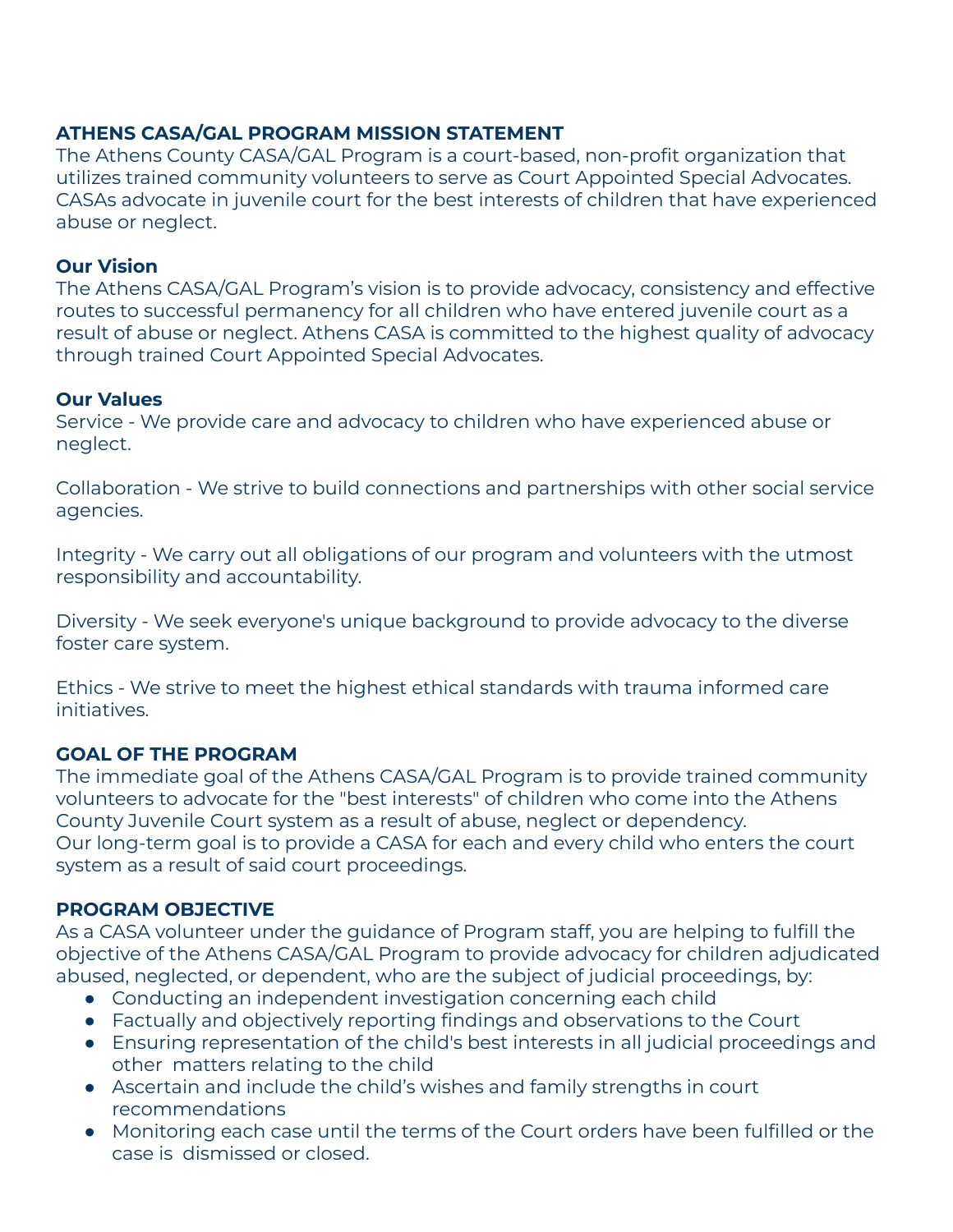- Investigate all circumstances surrounding the child's case.
- Collect all relevant historical information about the child and gather first hand, updated information.
- Report the findings and make fact based recommendations to the court regarding placement (short term and long term), visitation and services that will serve the child's best interest.
- Monitor the case to ensure that necessary services are received, that Family Service Plans are updated in a timely manner and address the needs of the child and family, and that court orders are followed.

### **PROGRAM TARGET POPULATION**

The Athens CASA/GAL Program serves children from birth to 18 years of age who have been allegedly abused or neglected, or are dependent on the court for suitable placement. Children will be served without discrimination based on a child's age, gender, sexual orientation, race, ethnicity, nationality, disability or religion. The target population of service is children who are at risk of sexual harm, children under the age of six, and sibling groups of two or more children who are in need of more intensive monitoring of their situations to aid in permanency planning.

### **Referral Procedures**

The Athens County Juvenile Court Judge must sign a court order to appoint a CASA. Upon receipt of the court order, the CASA Program will match the case to an appropriate volunteer, if one is available.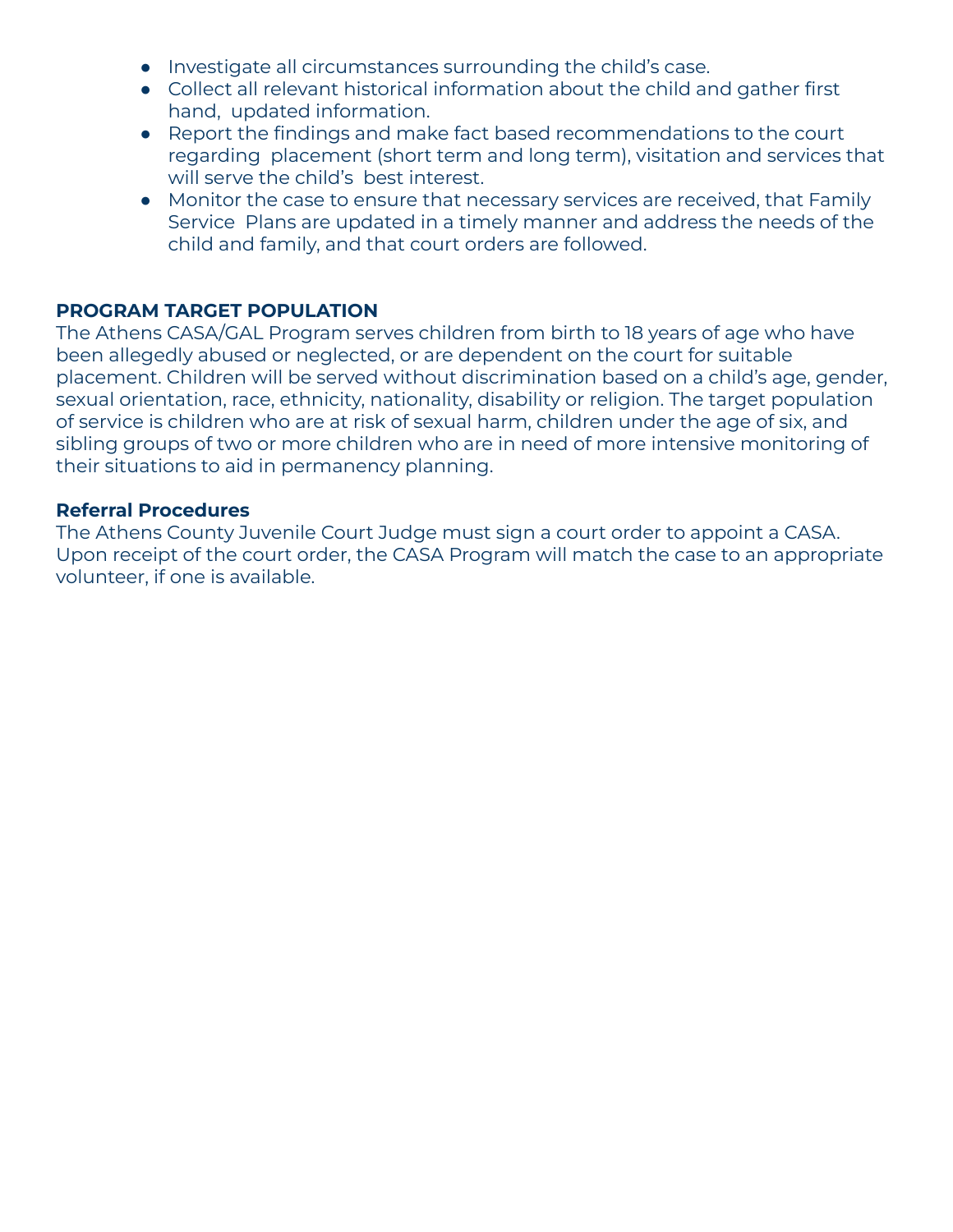VOLUNTEER ROLE AND FUNCTION

JOB DESCRIPTION

FUNCTION/RESPONSIBILITIES OF A CASA VOLUNTEER

ROLE OF THE CASA TO THE CHILD

**CONDUCT** 

TRANSPORTATION

CONFIDENTIALITY

GRIEVANCE PROCEDURES

ACCESS TO CASA SERVICES

REQUIRED SKILLS/ABILITIES

CASA IDENTIFICATION

VOLUNTEER SAFETY

ENTERING OF HOMES EMPLOYER CONTACT

STATEMENTS TO THE PUBLIC CORRESPONDENCE

ACCESS TO LEGAL ADVICE

ATTIRE

SOCIAL MEDIA AND PRESS

TECHNOLOGY USE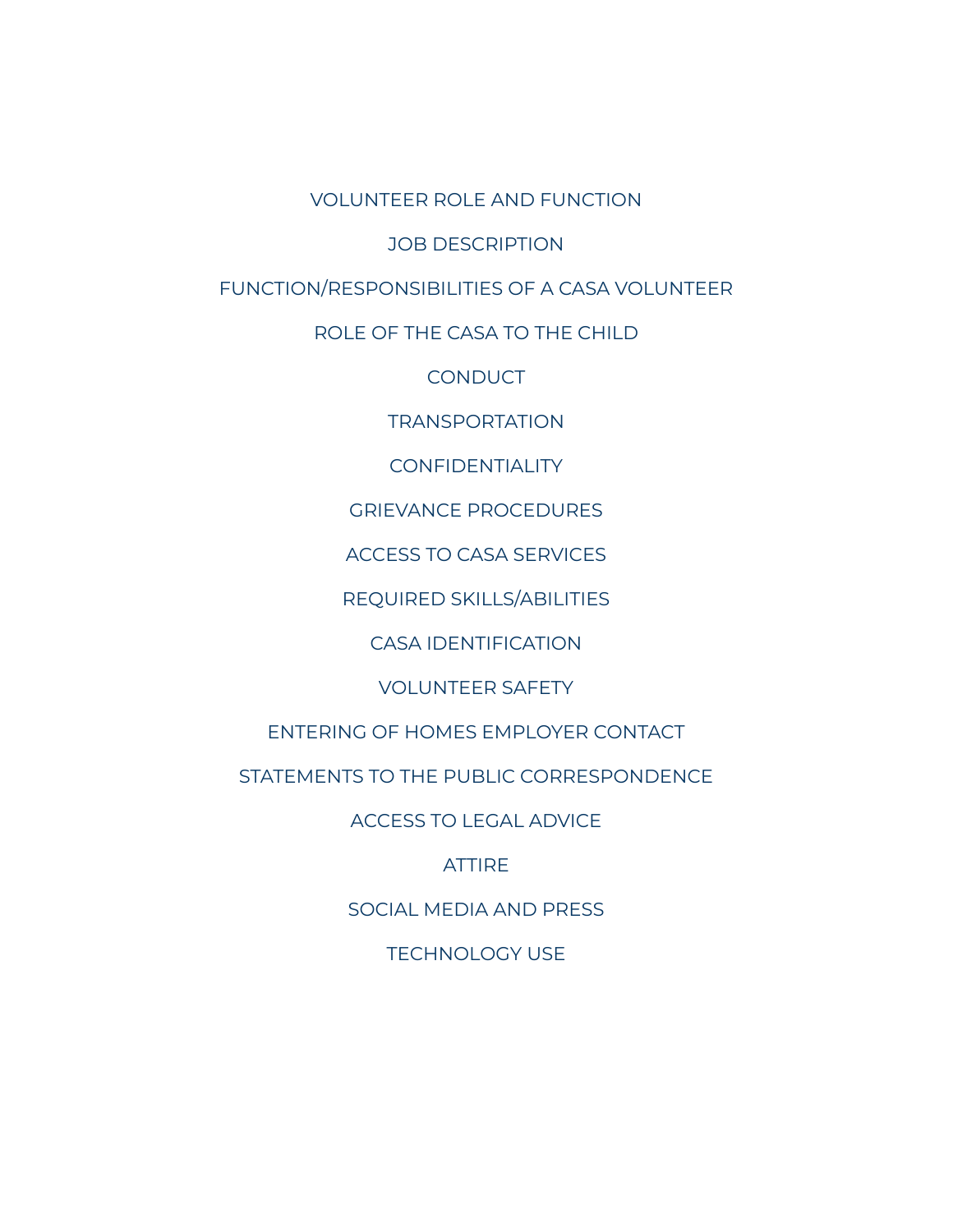### **VOLUNTEER ADVOCATE JOB DESCRIPTION**

POSITION

Court Appointed Special Advocate / Guardian ad litem (CASA/GAL) volunteer.

REPORTING RELATIONSHIP Reports to assigned CASA staff.

### TIME COMMITMENT

30 hours pre-service training; 1 courtroom observations; 12 hours of annual in-service training; other flexible hours as necessary for the assigned case (2-10 hours per month).

### POSITION PURPOSE

To serve as a Court Appointed Special Advocate / Guardian ad litem (CASA / GAL) volunteer, working independently to investigate and monitor cases of juvenile abuse, neglect and/or dependent in the Athens County Juvenile Court.

Role and Responsibilities

- Attend screening interview, court observation, pre-service and in-service training sessions.
- Serve on at least one case annually by investigating and monitoring the situation while the child is under court jurisdiction. Conduct an independent investigation to gain a thorough understanding of the assigned case.
- Conduct interviews with the child, Athens County Children Services caseworker, parent/guardians, relatives, friends, attorneys, teachers, neighbors, foster parents and/or any person with relevant information about the child; review files at appropriate agencies relative to the child's case.
- Have regular and sufficient contact with the child to ensure in-depth knowledge of the case and make fact-based recommendations to the court. The CASA/GAL volunteer shall meet in person with the child once every thirty days at a minimum. An exception may be granted at the discretion of program staff; however, the justification and reasons for a decision to permit less frequent in-person contact must be documented
- Conduct a case conference with the CASA staff as to preliminary findings and to review progress of the case, including permanency plan.
- Maintain and provide to the office, as required, accurate and timely forms and case records, including monthly case updates and court reports.
- Ascertain and include the child's wishes and family strengths in court recommendations
- Attend all pertinent hearings, reviews and/or meetings to advocate for the child's best interest and provide testimony when necessary
- Maintain mandated standard of confidentiality on information pertaining to each case.
- Reports any incident of child abuse or neglect, or any situation in which the CASA volunteer has reason to believe that a child is in imminent danger to the CASA supervisor and appropriate authorities, following state legal requirements for mandated reporting.
- Determine if a case/permanent plan has been created for the child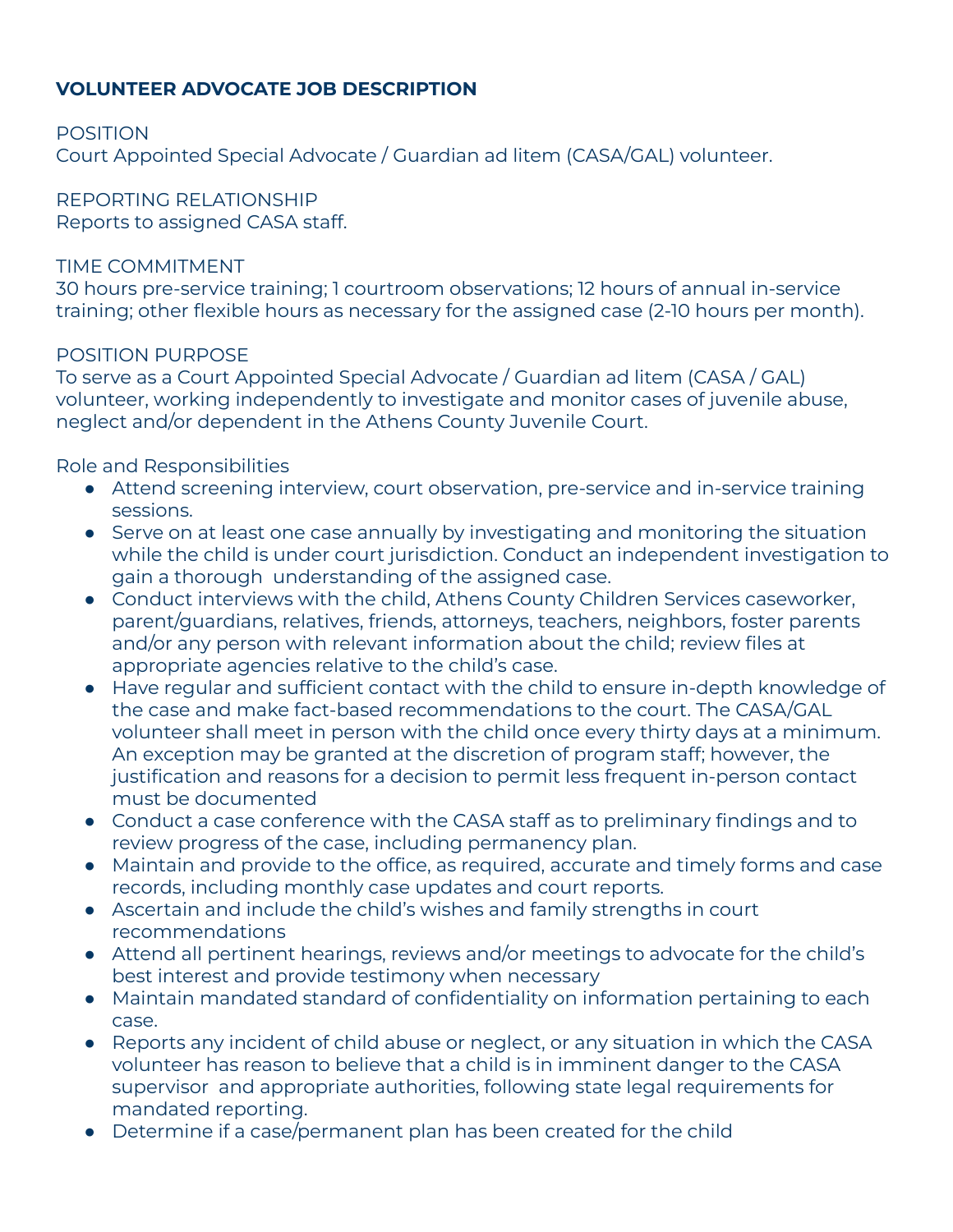- Make recommendations for appropriate services for the child, including reasonable efforts, are being provided to the child and the family when appropriate and act as a facilitator among the parties.
- Maintain complete written records about the case, including dates, regarding appointments, interviews, and information gathered about the child, the child's life circumstances, and significant others
- Report any incidents of alleged or suspected child abuse or neglect to the CASA Executive Director and to the appropriate authorities
- Assure that the "child's best interests" are being represented at every stage of the case, attend court hearings, and provide a signed written report with findings and recommendations to the Court, based on what placement and services are best for the child
- Participate in any planning or treatment team meetings involving the child, in order to keep informed of progress in the case and to act as the representative of the child's best interests
- Monitor the case to determine whether the child's needs are being met and whether appropriate action is being taken to fulfill any court orders in a timely manner and that review hearings are held in accordance with the law
- Inform the court promptly of important developments in the case through appropriate means as determined by court rules.
- Advocate for the child's best interests in the community by interfacing with mental health, educational and other community systems to assure that the child's needs in these areas are met.
- Receive direct supervision and guidance from Program staff by consulting regularly concerning the assigned case, reviewing progress in the case, and reviewing recommendations and court reports with the staff prior to submitting them to Court. Note: CASA supervisors are prohibited from altering reports or recommendations without the knowledge and agreement of the CASA volunteer.
- When a conflict exists between a CASA volunteer and CASA staff, the CASA Executive Director has the final say regarding recommendations to the court
- Remain actively involved in the case, until formally discharged by the Court
- Return the entire case file to the CASA office after the case is closed

## **LEAVE OF ABSENCE-INACTIVE STATUS**

Because of the seriousness of the volunteer work that encompasses being a CASA and the hope that one child will have a consistent CASA advocate throughout the process-a leave of absence notice is expected. Volunteers may request a leave of absence from their role mid-case if necessary. The volunteer should notify his or her Volunteer Supervisor regarding the time-period for the requested leave with ample time so that the program can assign a new CASA and provide a smooth transition of CASA's to the child. The volunteer will then be placed on inactive status for up to six months if necessary. The volunteer may return, however, with the approval of the Athens CASA/GAL Program Director. This is a serious responsibility to the volunteer because of the effect on the child and it is an expectation the staff puts on volunteers thus, will be taken into consideration if said volunteer wishes to return to active status.

# **VOLUNTEER QUALIFICATIONS**

Qualifications

- Must be at least 21 years of age.
- Must successfully pass screening/background check (See screening process).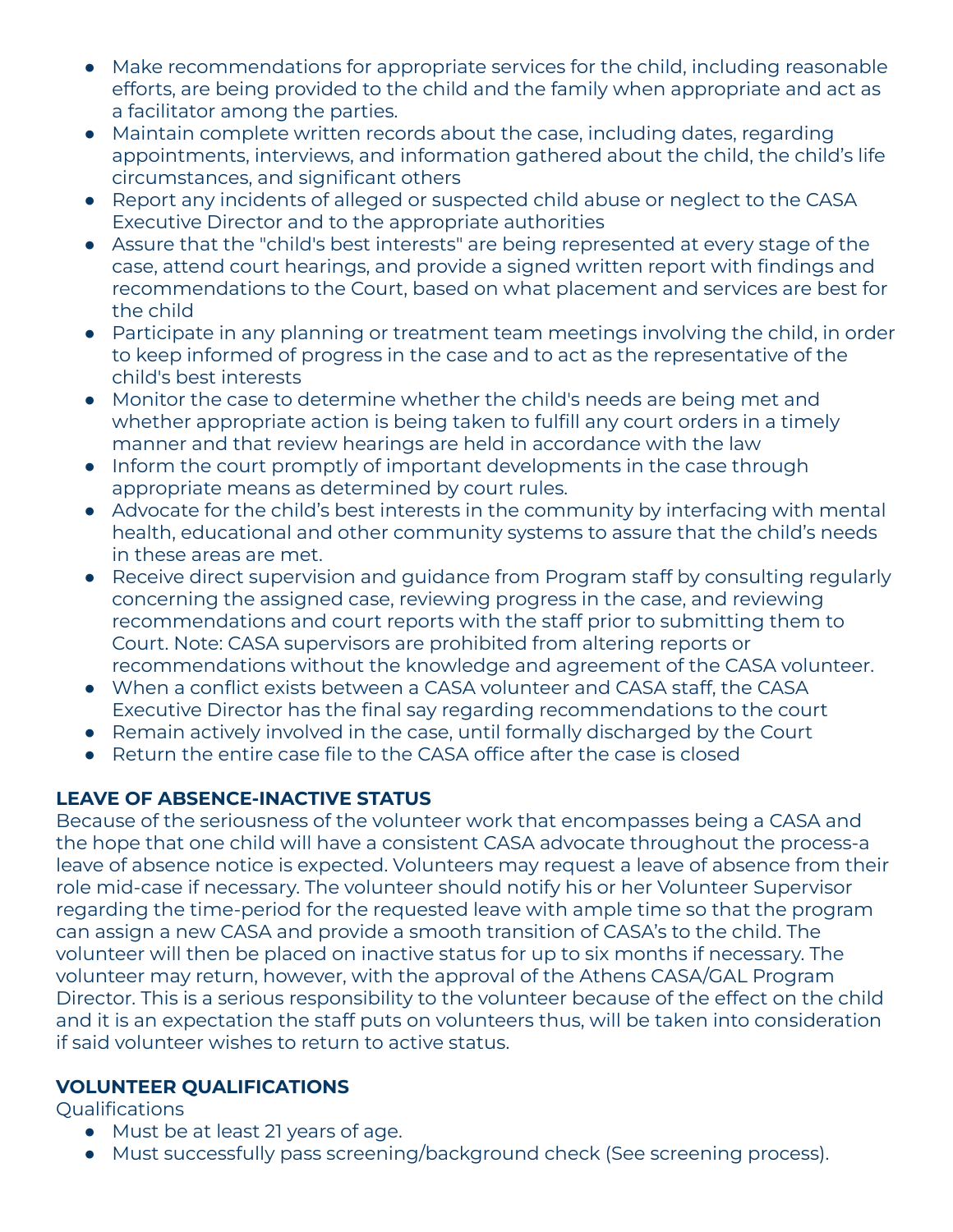- Successful completion of 30 hour pre-service training program and 1 courtroom observation.
- Attend a minimum of 12 hours in-service hours annually.
- Able to respect and relate to individuals from various backgrounds and cultures in a caring and sensitive manner.
- Good oral/written communication skills.
- Understands and is willing to commit to a two-year volunteer position serving on a minimum of one (1) assigned case.
- Willing to accept supervision, training and evaluation from the professional staff
- Able to provide own transportation.
- Must be a dedicated child advocate, willing to learn the best possible means to assure that the needs of the children in the Athens County juvenile justice system are being met.

Benefits to the Volunteer

- Ability to impact the life of a child who is in the juvenile justice system as a result of abuse, neglect and/or dependency.
- Opportunity to interact with all facets of the juvenile justice system and its key players.
- Opportunity to gain extensive knowledge about child abuse and neglect and the legal and social service systems in Athens County.
- Increased awareness of educational opportunities (conferences, workshops, etc.) in the child advocacy and juvenile justice arena.
- Opportunity to become part of the growing community of child advocates, assuring that all children who need a CASA / GAL volunteer will have one.

# **REQUIRED SKILLS / ABILITIES**

The following lists the basic skills and abilities required in order to fulfill your duties and responsibilities as a CASA volunteer.

- Ability to keep all client and Court information confidential
- Ability to communicate effectively both orally and in writing
- Ability to gather and accurately record factual information
- Ability to respect and relate to people from various backgrounds (such as socio-economic, cultural, educational) in a variety of settings
- Ability to maintain objectivity
- Ability to deal with hostility, anger, and other emotional attitudes—your own and others
- A basic understanding of child development
- A basic understanding of family relationships
- Capability of transporting oneself to a variety of locations.

# **IMPERMISSIBLE CASA ACTIVITIES**

A CASA volunteer should not become inappropriately involved in the case by providing direct service delivery to any parties. This could lead to a conflict of interest, or liability problems, or might cause a child or family to become dependent on the CASA volunteer for services that should be provided by other agencies or organizations. Examples of inappropriate volunteer practices are:

- $\cdot$  Taking a child to the volunteer's home or sheltering a child in that home, or any other home other than the child's.
- Giving legal advice or therapeutic counseling to a child or family.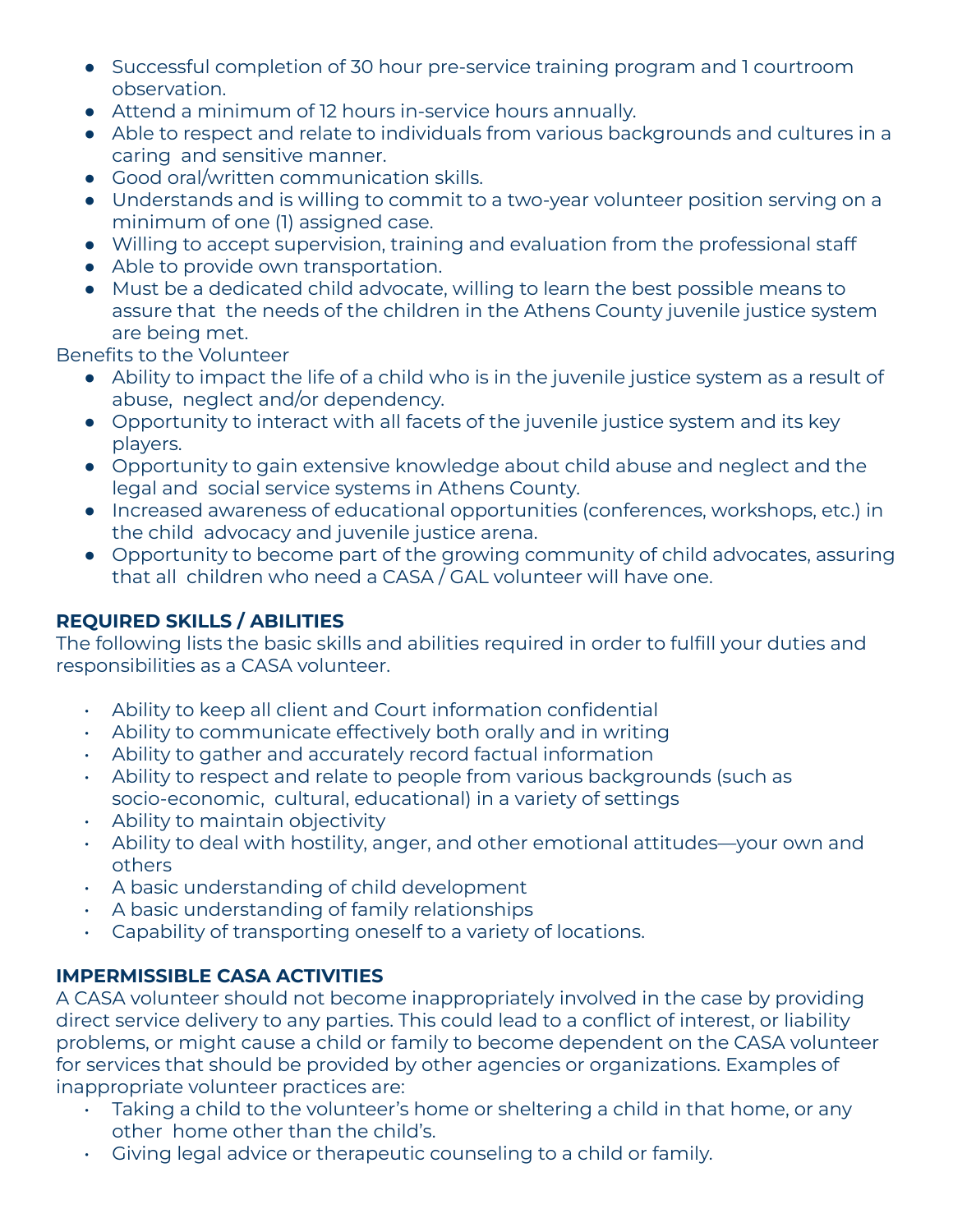- Making placement arrangements for the child.
- Giving money or substantial/valuable gifts to the child or family, or caregiver.

Guidance on gifts: Generally, the giving or receiving of gifts between CASA and clients is discouraged. However, small token gifts such as inexpensive trinkets, handmade crafts or books may be appropriate at certain times. Certainly items donated by the program to local families are appropriate. For example, bringing a book or small inexpensive gift on their birthday would be appropriate. Accepting a gift that the child made such as a craft or a drawing would be appropriate. When making decisions regarding gifts, CASA should ask themselves if it benefits their role as CASA in any way, if it will undermine the efforts of other relatives or agencies, or will it create an inappropriate relationship. CASAs are always encouraged to talk with their CASA supervisor for guidance.

A CASA volunteer should not be related to any parties involved in the case, or be employed in a position and/or agency that might appear to be a conflict of interest, and thereby undermine the value of your information/insights and possibly compromise the basis for final outcome for the child.

### **VOLUNTEER SCREENING**

To ensure that volunteers accepted into the CASA program are competent and of good character, the Athens CASA/GAL Program carefully screens all volunteer applicants using the following procedures:

- Applicant must submit a written application containing information concerning personal experiences with child abuse and or neglect, educational background, employment, volunteer history and experience working with children.
- The applicant shall participate in a personal interview with CASA staff.
- The applicant must provide three references from persons unrelated to the applicant, preferably one of whom has directly supervised the applicant.
- All volunteers must complete a national, state, and local criminal records check, social security verification, sex offender registry check, motor vehicle and if permissible by law, child protective service check.
- Applicant's name will be provided to the Athens County Department of Job and Family Services, Athens County Juvenile Court, and the CASA Board of Trustees. Information may be provided by the Athens County Department of Job and Family Services for the purpose of protecting children.

The volunteer applicant will not be accepted into the CASA Program if:

- Convicted of either a felony or misdemeanor which is a sex offense, a crime affecting family relationships, child abuse, or neglect, assault, battery or a crime against public morals or related acts that would pose risks to children or the CASA program's credibility;
- Found to have charges pending for criminal offenses or offenses listed above;
- The applicant refuses to sign a release of information for appropriate law enforcement checks;
- At the discretion of the CASA Program director, the applicant cannot successfully carry out CASA duties and responsibilities.

### **VOLUNTEER SELECTION AND APPOINTMENT**

All volunteers accepted into the CASA Program must successfully pass screening and training requirements. The CASA Program will notify all applicants in writing of the status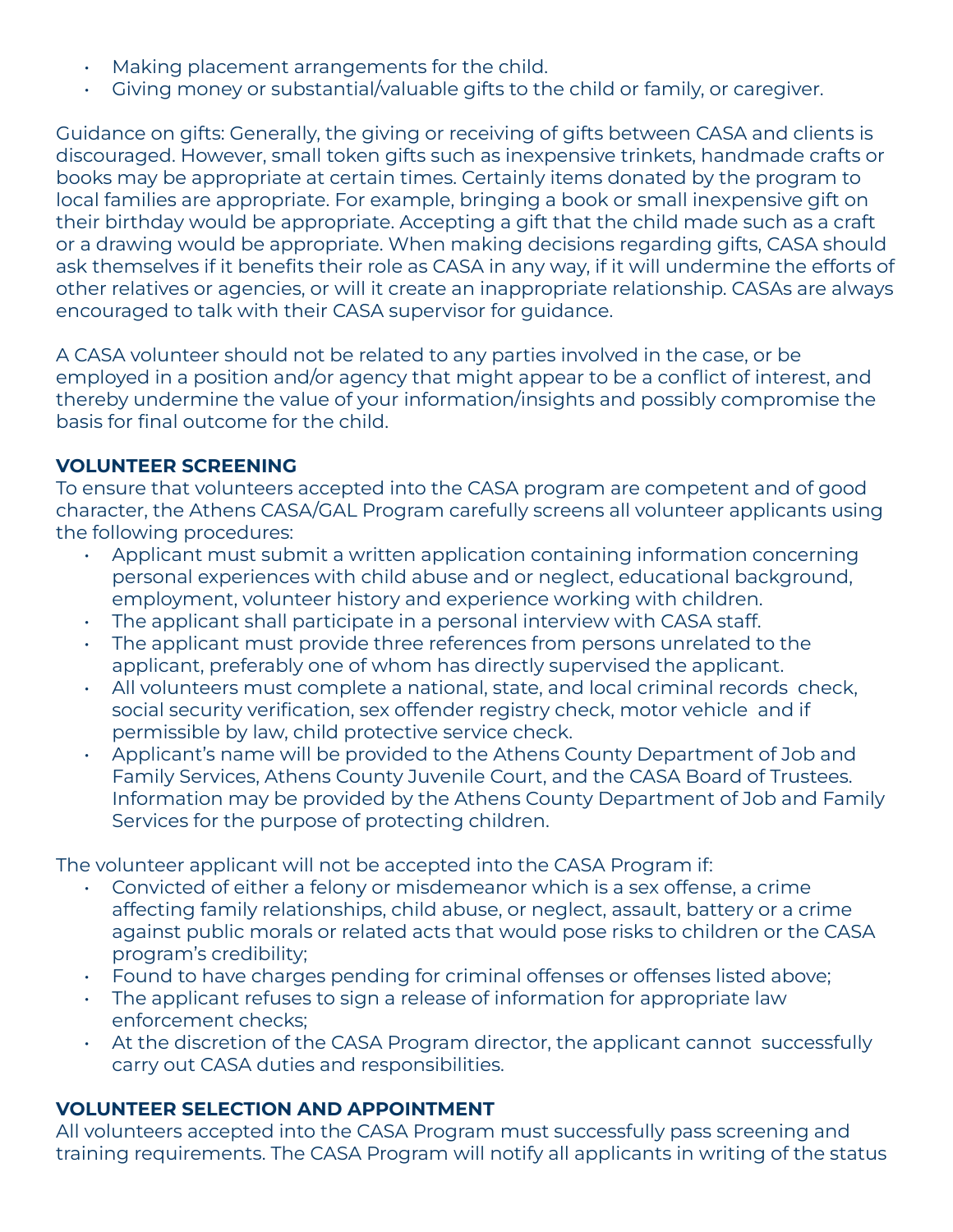of their application. Those not selected will, if possible, be referred to alternative volunteer opportunities more suitable to them. Any volunteers who have transferred from another CASA program will have to complete the full application and screening process. In addition, any volunteer who transfers to this program from another program must complete, at minimum, the training regarding the local court, laws, program policies and procedures, investigation and report writing.

Volunteers are sworn in by a presiding juvenile court judge. The judge or magistrates determine which cases shall be referred to CASA. All appointments and assignments must be made by an appropriate order of the court. CASA volunteers are assigned when possible, at the earliest stages of the court proceedings. A CASA should not carry more than two cases simultaneously unless otherwise approved by the CASA director. The CASA volunteer will have complete and immediate access to all records and documents pertaining to assigned case.

Volunteers may not work on more than two cases (families) at any one time unless approved in writing by the Executive Director.

### **VOLUNTEER SUPERVISION**

The CASA Program staff is easily accessible to provide guidance to an active CASA volunteer. The CASA Program staff and volunteers will maintain regular contact in order to review progress of the case. The CASA Program staff works as a team with each CASA volunteer throughout the life of a case. Together supervisors and volunteers will assess how to proceed with an investigation, identify critical issues and develop case recommendations. The CASA volunteer and the CASA Volunteer Coordinator will work diligently to address any conflicts that arise between them in order to preserve the integrity of their team and working relationship. If a conflict arises that cannot be resolved, either the volunteer or the program coordinator shall contact, in any convenient forum, the executive director to seek assistance and advice. The executive director will address the conflict in a manner that is in the child's best interest and in accordance with the Athens CASA/GAL Program mission.

The CASA volunteer and the CASA Program coordinator will work diligently to address any conflicts that arise with regard to recommendations in order to preserve the integrity of their team, their working relationship and to promote the child's best interest. If a conflict arises, the CASA volunteer and the program coordinator will rectify the conflict with a compromise concerning the recommendations. Any compromise established will not jeopardize child safety, the best interests of the child or the agency mission. If a conflict arises that is unable to be resolved between the CASA volunteer and the program coordinator, either the volunteer or the program coordinator shall contact, in any convenient forum, the executive director to seek assistance and advice. The executive director will address the conflict in manner that is in the child's best interest and in accordance with the Athens CASA/GAL Program's mission. If the CASA volunteer and the CASA staff are unable to reach an agreement regarding the volunteer's recommendations, an additional report will be submitted to the court under the executive director's signature. The volunteer must submit all recommendations concerning the case to their direct supervisor in a written report at least one week prior to the court review date. The report shall not be altered without the permission and understanding of the CASA volunteer.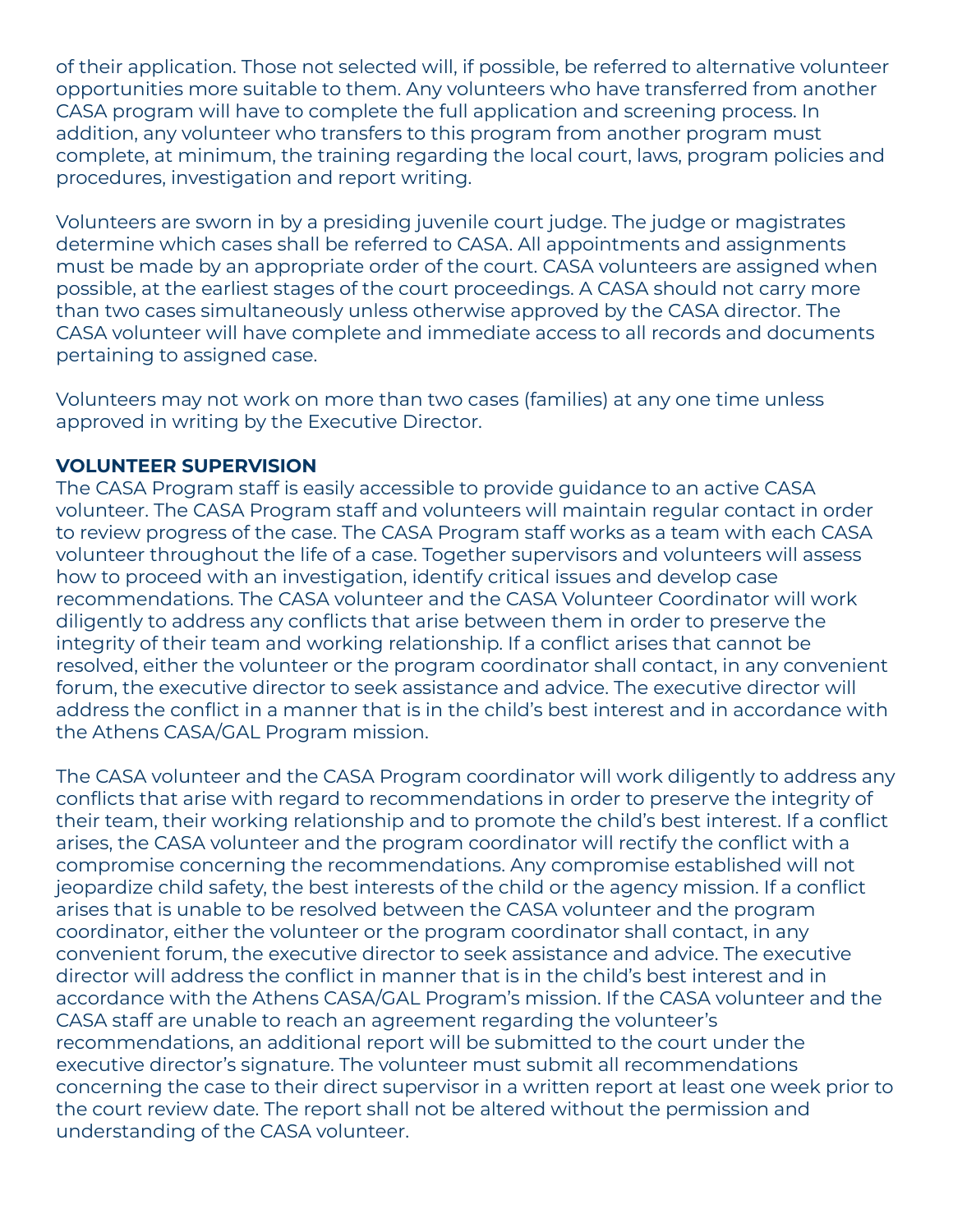Volunteer/staff ratio for supervision of volunteers shall not exceed thirty to one.

### **CONDUCT**

CASAs will encounter a variety of individuals (caseworkers, parents, foster families, etc.) during the course of their investigations. These individuals will be from differing educational and socio- economic backgrounds.

All CASA volunteers are expected to conduct themselves in a professional manner when dealing with others.

It is understood that situations do arise which can be frustrating for the volunteer (uncooperativeness on the part of parents, strongly differing opinions between yourself and the caseworker, frustration over the Court's decisions, etc.) Tears, angry words, outbursts, etc., are never an appropriate response to a difficult situation and usually impedes or impairs the function of the other participants. Displays of emotion are to be contained until such time as the CASA is alone or with office staff. Strive to clearly represent the facts and calmly communicate your interpretation of the situation as you see it.

When a situation such as this does occur, CASAs should contact the office staff in order to discuss the situation and the volunteer's feelings about it.

Severe or repeated disruptions to the proceedings and functioning of the other participants, caused by a CASA's conduct, may be grounds for dismissal from the Program.

#### **Photography of Children and Families**

Athens County Juvenile Court does not regularly engage in the practice of including photos of children in case files outside of photos that fall under the rules of evidence. CASA Volunteers are not permitted to take photographs of children without prior permission from the custodian. CASA Volunteers are NEVER permitted to publicly share photos of client children or families, including on social media.

#### **Mandated Reporting**

All Guardians Ad Litem and Court Appointed Special Advocates are mandated reporters under Ohio Law. Failing to report suspected child maltreatment while on duty as a CASA/GAL can result in legal consequences.

Athens CASA/GAL Program requires CASA volunteers to report suspicions of child maltreatment to the appropriate authorities at all times. Failure to report could result in dismissal from the program. Volunteers are encouraged to consult with staff if questions arise regarding reporting requirements.

CASA Volunteers are also required to advise children, families and service providers

#### **TRANSPORTATION**

Athens County maintains limited liability insurance to cover the program when its volunteers travel for case-related duties or provide transportation to children and families. Athens County CASA/GAL program does not encourage volunteers to transport children, but does understand it may be necessary at times. However, CASA/GAL volunteers who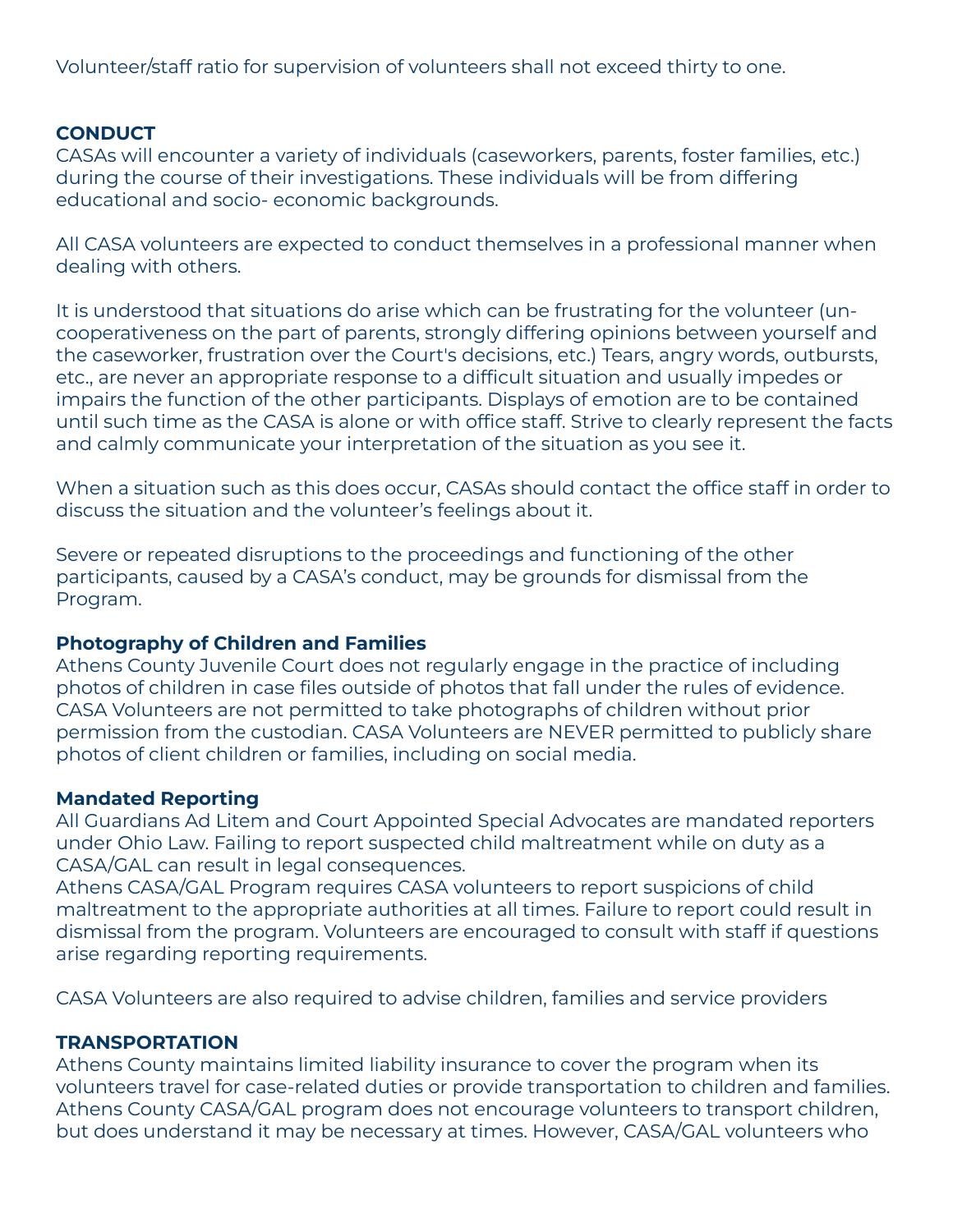choose to transport children or families do so at their own risk and must carry appropriate automobile insurance. Before transporting, you:

- must have a valid driver's license as well as a safe driving record
- must have adequate personal automobile insurance
- must operate a safe and properly maintained vehicle
- must have on file at Athens County CASA/GAL program your signed Transportation Liability and Release Form; and
- must obtain the permission of the child's legal guardian or custodial agency (ACCS or other party)
- must obtain permission of the Athens County CASA/GAL program supervisor
- must be knowledgeable of the potential personal risk of liability
- must choose to accept the responsibility
- must be willing and able to follow all traffic laws and agency policies regarding CASA related travel or the transportation of children.

CASA/GAL volunteers must obey all traffic laws regarding road safety and child restraints. If the appropriate child safety restraint or booster seat is unavailable or is not able to be safely and securely installed in the volunteer's vehicle, CASA/GAL volunteers are not permitted to transport. CASA/GAL volunteers are not permitted to utilize their mobile device while transporting children. When the CASA/GAL is traveling alone while conducting CASA business, any use of a mobile device must be conducted in hands-free mode. Use of mobile devices for text messaging, social media, web browsing or use of hands-on applications is not permitted while driving for CASA business. CASA/GAL volunteers must observe their automobile manufacturer's recommendations regarding airbags and safety. CASA/GAL volunteers must not transport children across state lines.

All volunteers must report any current criminal charges or investigations regarding the operation of their automobile or status of their driver's license to their Athens County CASA/GAL Program Supervisor immediately. Athens County CASA/GAL reserves the right to suspend the CASA/GAL's privilege to transport children pending resolution or investigation into the charges.

Athens County CASA/GAL will maintain a file of your Transportation Liability and Release Form, Driver's license number and current insurance coverage. This information will be updated yearly. Transporting children and families is a personal choice of all volunteers and is not any expectation or requirement.

#### **CONFIDENTIALITY**

The Athens CASA/GAL Program employees and volunteers are committed to respecting the child's right to privacy by maintaining confidentiality.

#### Volunteers:

CASA/GAL volunteers are responsible for maintaining the confidentiality of all information to which they are exposed while serving as a volunteer, whether this information involves a party to their case, another program case, another volunteer, or staff. Volunteers are not authorized to solicit other persons outside the CASA program to aid them with specific duties outlined in the CASA position description.

A CASA/GAL volunteer becomes an officer of the court upon assignment to a case. Any information pertaining to the individual families or children that the CASA/GAL volunteer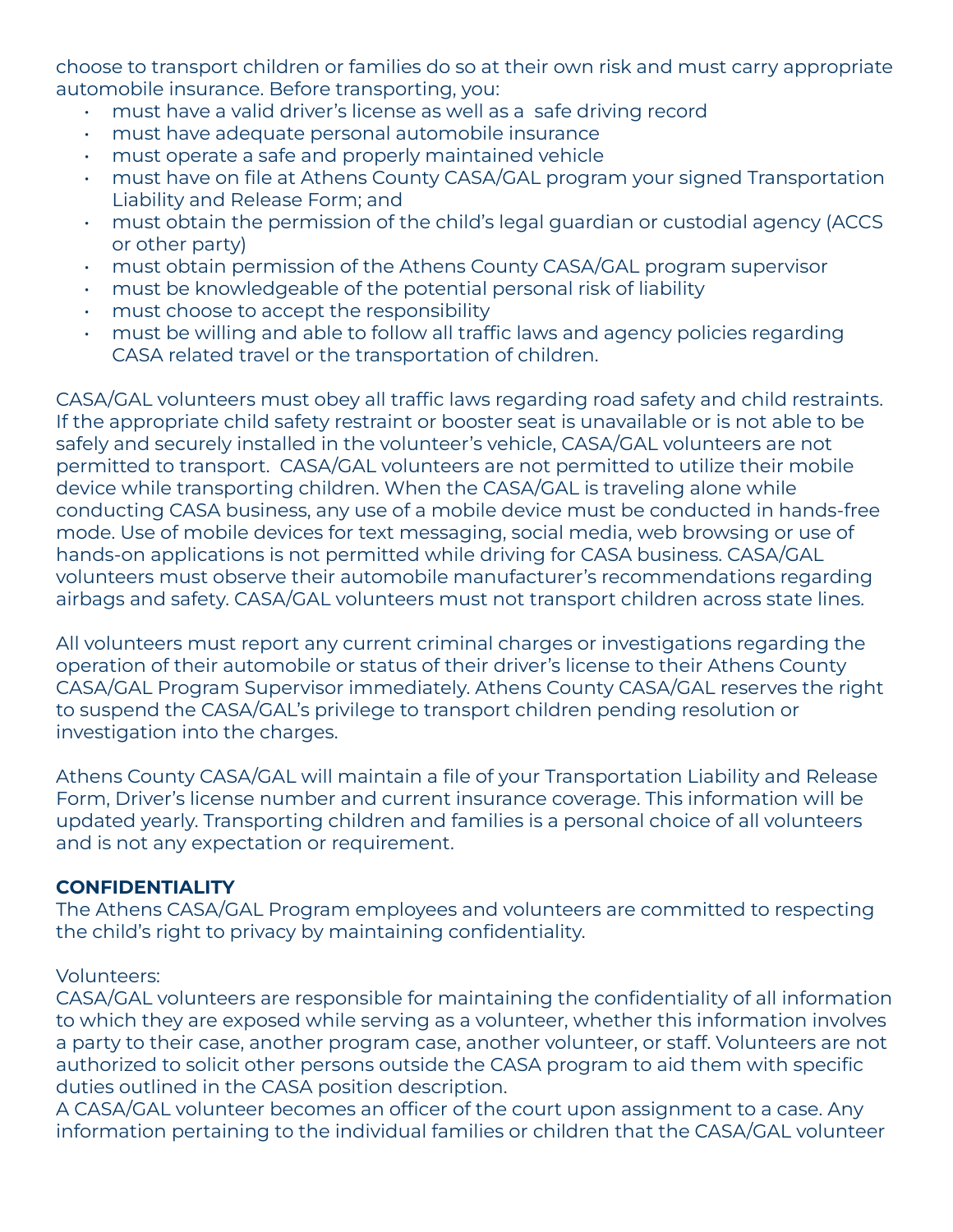receives in the discharge of his or her duties is confidential. It may not be discussed with anyone except the following:

- County Juvenile Court
- Program staff
- Child Protective Services, its' employees and agents and service providers assigned to the case
- Other parties to the case and their counsel
- Others outside the agency whose request for access to confidential information are permitted by statute or by the court

Volunteers must ensure care with their case file. Volunteers should maintain their files in a way and place that does not allow for any breach of confidentiality. Access to the volunteer's file is limited to the court, authorized agency personnel and others outside the agency whose request for access to confidential information is permitted by statute or the court. The volunteer should confer with their volunteer supervisor before releasing their case file to any involved party. Volunteers must also return their entire case files to the program within two weeks of case closure.

Violation of confidentiality can result in the discrediting of the CASA program and may be cause for immediate dismissal.

### Employees and Interns:

All information provided by clients or potential clients is confidential and may not be disclosed outside the agency without written permission from the client unless required by law. If the client is incompetent, written permission must be obtained from the client's legal guardian or representative. If there is any question about whether a disclosure is appropriate or necessary, the case manager must consult with the supervisor and the Executive Director.

Program staff should take measures to ensure that all electronic and hard copy correspondence, files and records are safely and securely maintained. Case files must remain in a locked cabinet, to which all staff have a key in order to ensure staff can access records at any time.

Care will be taken by all staff and volunteers to protect the identity of clients within email transmission by omitting the client's name where possible.

### **GRIEVANCE PROCESS**

If a volunteer believes that they have received unfair treatment or been the object of an incorrect application of the employment policy, that individual may avail him or herself of the following grievance procedure:

A) DEFINITION: A "grievance" is a complaint by a volunteer that there has been a violation, misinterpretation, or inequitable application of any provision of the Athens County CASA policies as set forth in the Athens County Probate-Juvenile County Personnel Policy and Practices Manual and the Athens County CASA Employee Policies and Procedures Supplemental Handbook.

B) TIMEFRAMES:To ensure effective review and resolution of grievances, a volunteer must follow the established time frames. Grievances must be filed within five business days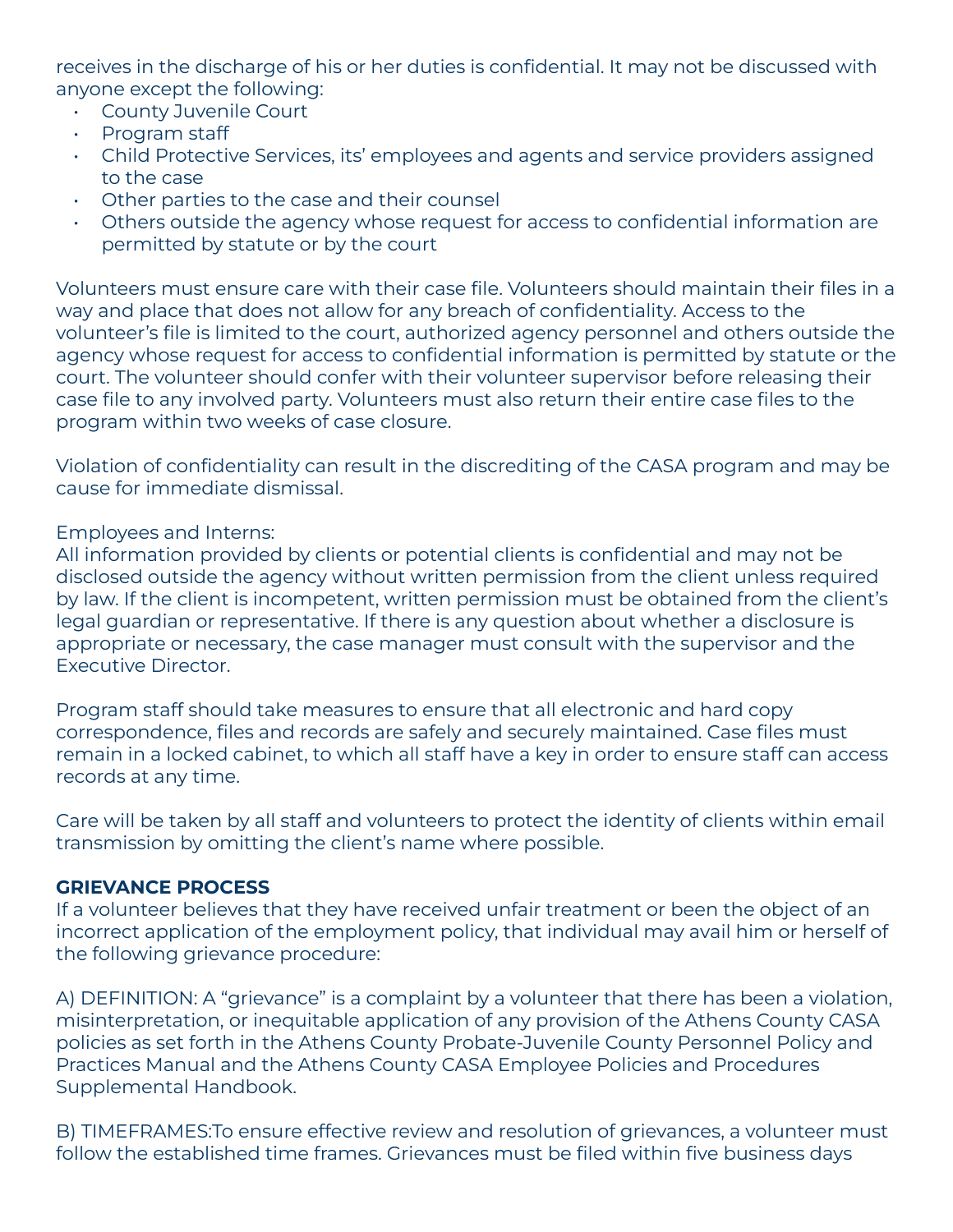after the event that is the basis of the grievance. Grievances must be filed and appealed within the established time frames at each step of the process, or they will be considered to have been waived

C) Volunteers may not grieve personnel actions that are taken to ensure Athens County CASA's compliance with federal, state, or local laws.

D) Volunteers are encouraged to use the following procedure when they believe that they have been treated unfairly or that a policy has been incorrectly applied. No volunteer will be discriminated against for filing a grievance or appeal in accordance with this procedure:

- 1. Before filing a grievance, a volunteer shall first discuss the problem that gave rise to the grievance with his or her immediate supervisor. If the informal discussion does not resolve the problem, the volunteer shall prepare a written grievance and file it with his or her supervisor. Upon receipt of the written grievance, the supervisor shall schedule a meeting with the aggrieved party within five business days to discuss the grievance. Within five business days of when the meeting was held, the supervisor shall issue a written response to the volunteer.
- 2. If an volunteer is dissatisfied with the response of his or her supervisor, he or she may within five business days file an appeal of the response/decision with the supervisor, who will forward it to the Executive Director. The appeal must explain why the employee disagrees with the response/decision of the supervisor. The Executive Director will acknowledge receipt of the appeal to the employee as soon as it is received. Within five business days after receipt of the appeal, the Executive Director will either issue a decision or, if it is determined that a further meeting is necessary, notify the employee of the date on which the meeting will be held. The Executive Director will issue a written decision within five business days after the meeting. A copy of the decision will be forwarded to the Athens County Probate-Juvenile Court Administrator.
- 3. If the volunteer is dissatisfied with the decision of the Executive Director, he or she may within five business days of receipt file an appeal with the Executive Director, who will then forward it to the Athens County Probate-Juvenile Court Administrator. The appeal must include a statement indicating why the volunteer disagrees with the decision of the Executive Director. The Athens County Probate-Juvenile Court Administrator will acknowledge receipt of the appeal. Within 30 business days after receipt of the appeal, the Athens County Probate-Juvenile Court Administrator will either render a written decision or, if it is determined that a further meeting is necessary with the employee, notify the volunteer of the date of the scheduled meeting. If a meeting is held, the Athens County Probate-Juvenile Court Administrator will provide a written decision within 30 business days after the meeting was concluded

E) The Athens County Probate-Juvenile Court Administrator has the final authority with respect to resolution of grievances.

F) Documentation of all grievances will be maintained (separate from volunteer files) by the Athens County Probate-Juvenile Court Administrator. Documentation will include a description of the complaint, steps taken in response, and a summary of how the concern was addressed.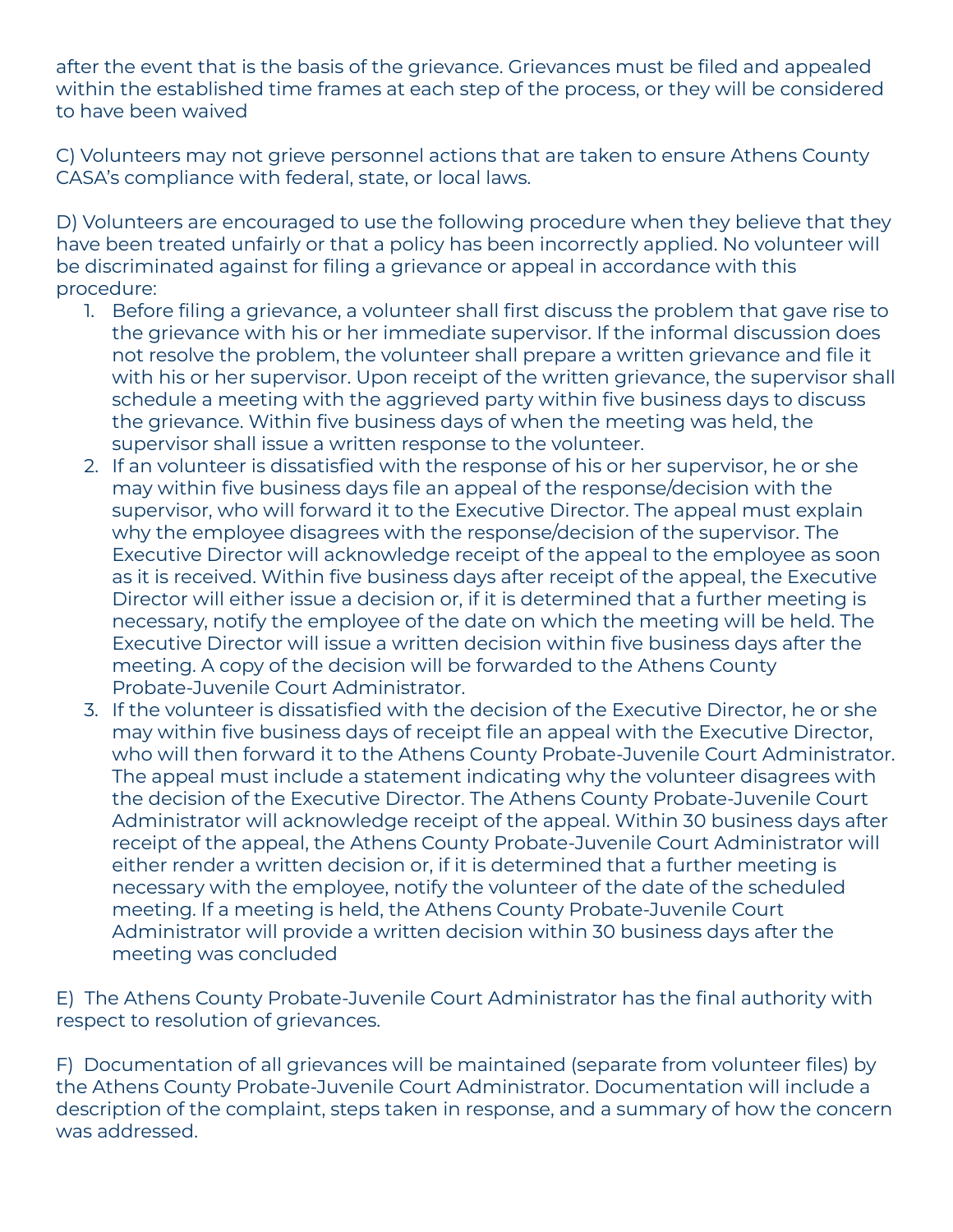### **ACCESS AND SUPPORT SERVICES**

Athens CASA strives to provide services to all individuals. Should a CASA Volunteer be assigned to a child or family for whom English is not their primary language or have Limited English Proficiency, the CASA should contact their supervisor for guidance on accessing the language services and accomodations services available through the Athens County Board of Commissioners.

### **CASA IDENTIFICATION**

Upon successful completion of the CASA training, all volunteers will be issued a CASA photo identification card. Arrangements for obtaining the identification card will be made by the CASA staff.

Upon resignation or dismissal from the CASA program, the identification card is to be returned to the CASA office.

#### **VOLUNTEER SAFETY**

No volunteer should feel obligated to put himself or herself in personal jeopardy as they perform their role as a CASA/GAL. If the volunteer is uneasy about entering a neighborhood, building, or meeting with a particular party, the volunteer should arrange the meeting in a more comfortable location or contact the supervisor for advice.

#### **ENTERING OF HOMES**

At no time shall a CASA enter the home of a child when a parent or legal guardian is not present. This applies even when the child would allow access.

If a CASA suspects that a child is in the home alone or in danger, the Children's Services caseworker should be contacted. Be aware of an individual's sense of privacy. For example, the CASA should not peer into the home window.

If a parent refuses access in the home, it should be appropriately documented and reported to the Court at the next hearing.

### **STATEMENTS TO THE PUBLIC**

The purpose of this policy is to ensure that consistent and approved information is released to the public. This policy applies to all CASA/GAL volunteers, CASA staff, and members of the CASA Board of Trustees. In order to maintain the highest level of professionalism:

- The official spokespersons for the organization shall at all times be the Executive Director and/or the President of the Board of Trustees
- All requests for speaking engagements and volunteer recruitment on behalf of the Athens CASA/GAL Programbe referred to the appropriate Athens CASA/GAL Program staff
- All inquiries on cases assigned to the CASA office shall be referred to the Executive Director or the President of the Board of Trustees
- All inquiries from the public, the court, or community organizations and agencies on matters considered sensitive or relating to the policy, procedures or issues of the Athens CASA/GAL Program shall be referred to the Executive Director or the President of the Board of Trustees
- All inquiries from the media (television, radio, press) shall be referred to the Executive Director or the President of the Board of Trustees.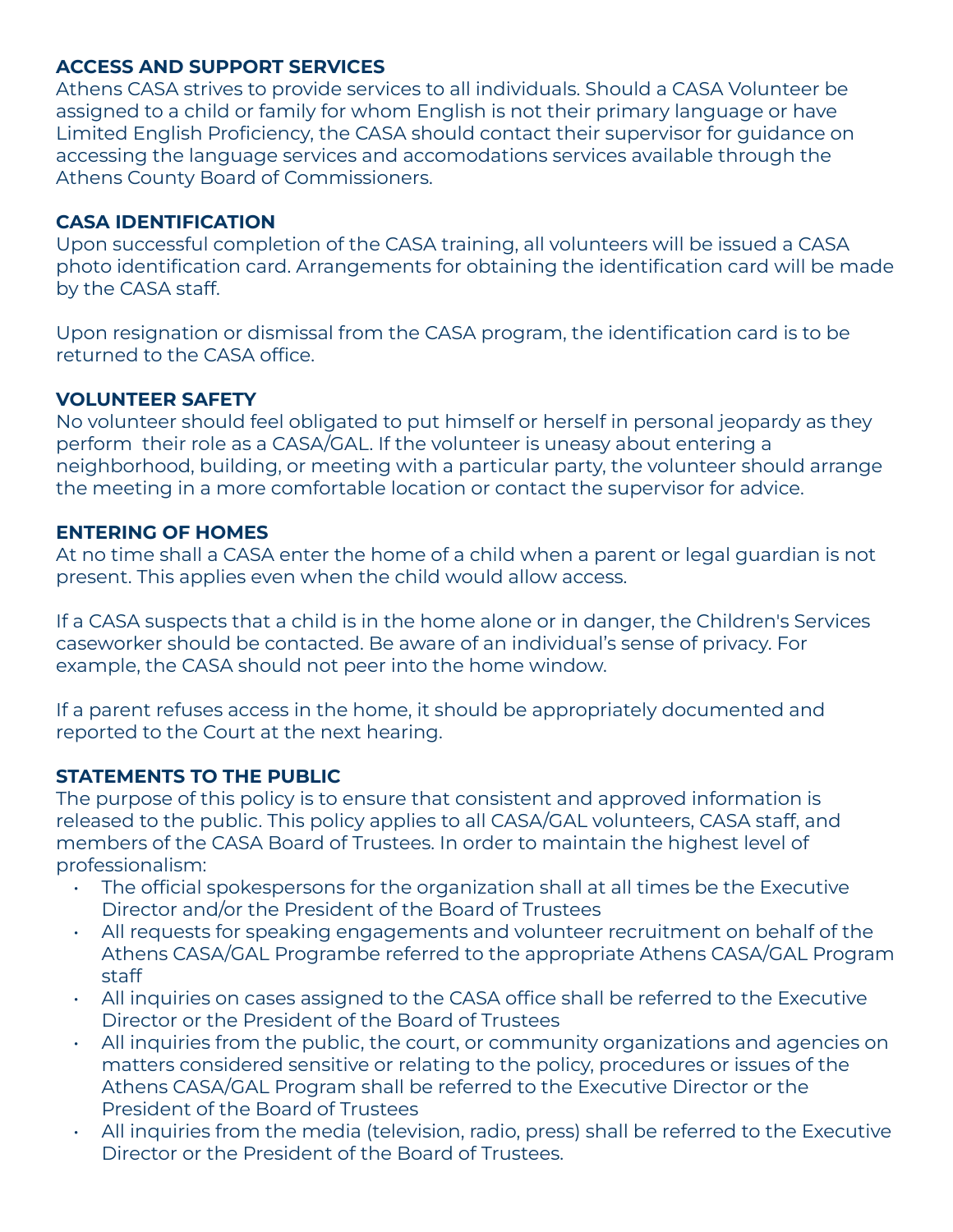#### **CORRESPONDENCE**

At times, CASAs will find the need to correspond with other professionals or agencies involved in their cases. Any correspondence written by the CASA to the professional or agency is to be reviewed, approved, and copied by the CASA staff, prior to being mailed.

If assistance is required in the composition of a letter, the CASA should contact the office for guidance.

All correspondence is to be typed on CASA letterhead stationery, unless otherwise approved by CASA staff.

#### **ACCESS TO LEGAL ADVICE**

Requests by a CASA volunteer for legal advice regarding his/her assigned CASA case shall be made to the supervisor of volunteers. If the supervisor confirms the need for legal advice, the supervisor will be responsible for making the necessary contact.

#### **ACCESS TO VOLUNTEER FILES**

Volunteers are granted access to their records with approval by and in the presence of the Executive Director. Volunteers may review and make copies of all components of their files with the exception of references which are confidential. If volunteers wish to make additions or corrections to the information contained in their records, the volunteer must: a) discuss the proposed additions/corrections with the Executive Director; b) provide written explanation for the desired additions/corrections to the Executive Director. In the case of the Executive Director, the Program Coordinator would be substituted in the above procedure wherever the Executive Director is noted.

#### **ATTIRE**

During the course of carrying out duties, a CASA will be in a variety of settings (parents' homes, meetings with professionals, courtroom, etc.) Since open communication of information is a major objective, attention needs to be given to achieving an environment that is unthreatening, non- judgmental, and without unnecessary distractions, in dress and behavior.

COURTROOM - When attending Court hearings, it is requested that CASAs dress in a business- like manner; for example: suit, dress, or dress slacks conducive to the seriousness of the court proceedings

HOME VISITS - When meeting with parents, foster parents, children, etc., it is suggested that the CASA wear clothing that is both casual and comfortable; for example: jeans, casual slacks, etc. Dress and behavior in sharp contrast to the living standards of the environment, may be perceived as judgmental or intimidating. In settings where the home is poorly maintained (unclean, bug infested, etc.), one's "good" clothing is not recommended, for obvious reasons

MEETINGS - When meeting with professionals involved in the case, dress slacks/dresses are considered to be appropriate.

#### **SOCIAL MEDIA AND PRESS POLICY**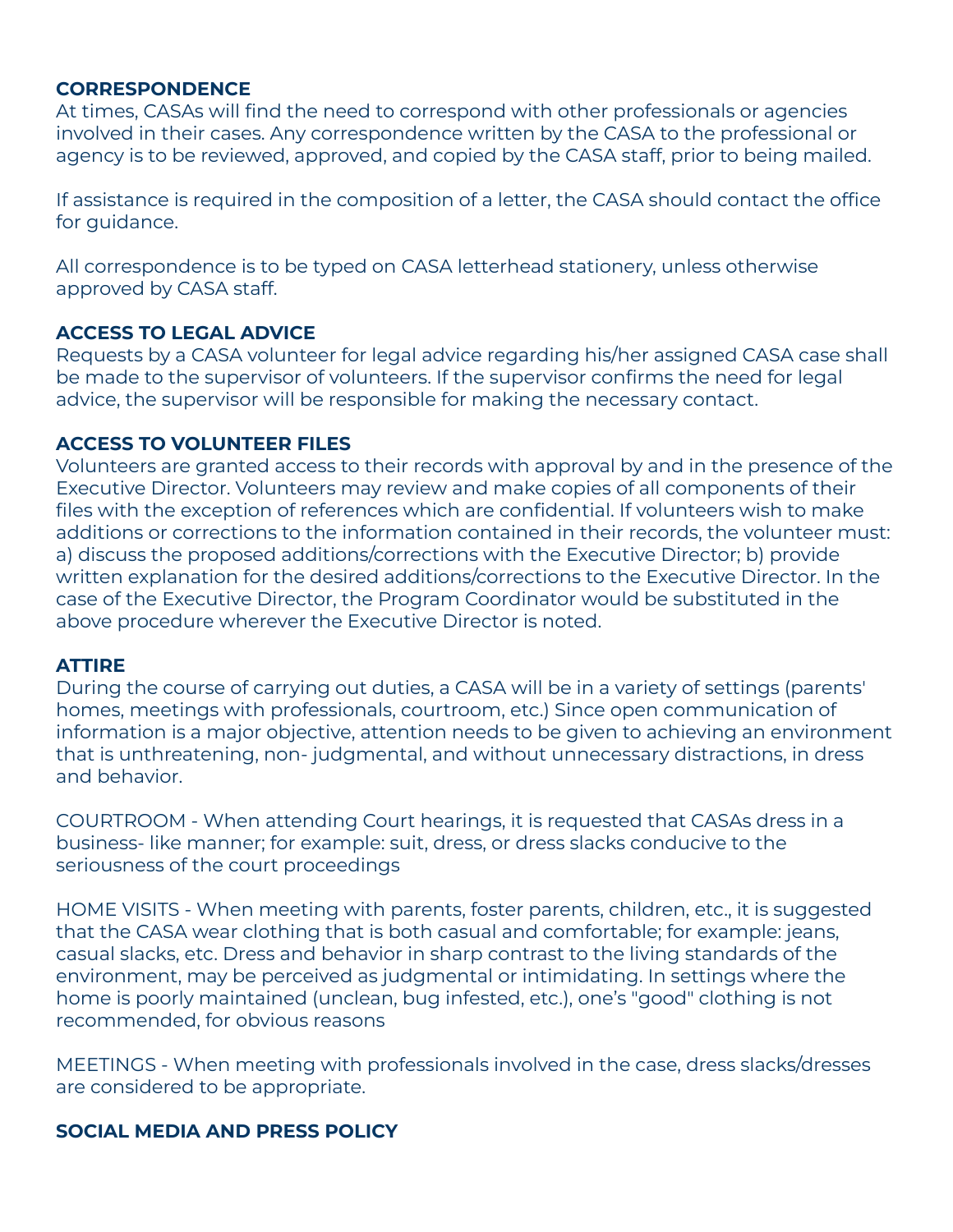Athens CASA/GAL Program staff and volunteers shall refrain from posting inappropriate material, links to inappropriate websites, or undesirable comments, references or pictures anywhere on the web where the posting directly or indirectly makes reference to the Athens CASA/GAL Program or any name meant to refer to the organization. Volunteers or staff found to be in violation of this policy may be sanctioned at the discretion of the Athens CASA/GAL Program Executive Director, Athens CASA/GAL Board or Athens County Juvenile Court.

This policy includes public postings to any electronic media including, but not limited to intranet and internet forums, blogs, web logs, photo blogs, online web communities, list serves, internet diaries, instant messaging, text messaging, podcasts, amateur video sites, and all web postings—such as those in chat rooms, on bulletin boards, websites or web pages. Wikis, public/shared email, online compilations of photographs or videos, and links to any of the foregoing items are also prohibited.

"Inappropriate material" shall be defined as postings, depictions or descriptions of illicit substances and/or their paraphernalia, underage drinking; harassing, hostile, false, or confidential information and any other acts that violate local, state, federal, or the Athens CASA/GAL Program laws, statutes, rules, regulations and policies. Also prohibited are prejudiced or discriminatory statements against individuals, businesses, government agencies or groups. Volunteers and staff within the Athens CASA/GAL Program should avoid creating the impression that the views expressed through any electronic or social media outlet are anything more than personal opinions.

Postings which directly or indirectly make reference to the Athens CASA/GAL Program include, but are not limited to, postings which name CASA, the Court Appointed Special Advocate Program or any name meant to refer to the organization; photographs or videos which display any Athens CASA/GAL Program sponsored activities; postings which link to any local, state, national, international web page referring to CASA; and usernames or email addresses which indicate an affiliation with the Athens CASA/GAL Program.

Any statements to print, radio or television media related to programming should be authorized by the Executive Director or the Court. Any case-related press releases or statements are generally prohibited. In the unlikely event that a statement related to a case or child becomes prudent or necessary, it will be at the discretion of and delivered by the Court or the Executive Director. The president of the board shall be notified of any press releases or statements to the media within 24 hours, but in advance if possible. The board president will be responsible for disseminating necessary information to the board membership.

#### **TECHNOLOGY USE POLICY**

The Athens CASA/GAL Program utilizes a variety of technology-based tools to provide a high level of best interest advocacy to local children. CASA Volunteers, Interns and Staff are trusted to carry out this service with integrity.

Optima is Athens CASA's case management system. Optima is web-based and all volunteers, interns and staff complete training in the system during onboarding and/or pre-service. Optima may not be accessed from public or shared devices. Users should ensure that they have properly signed in and out of the system using their unique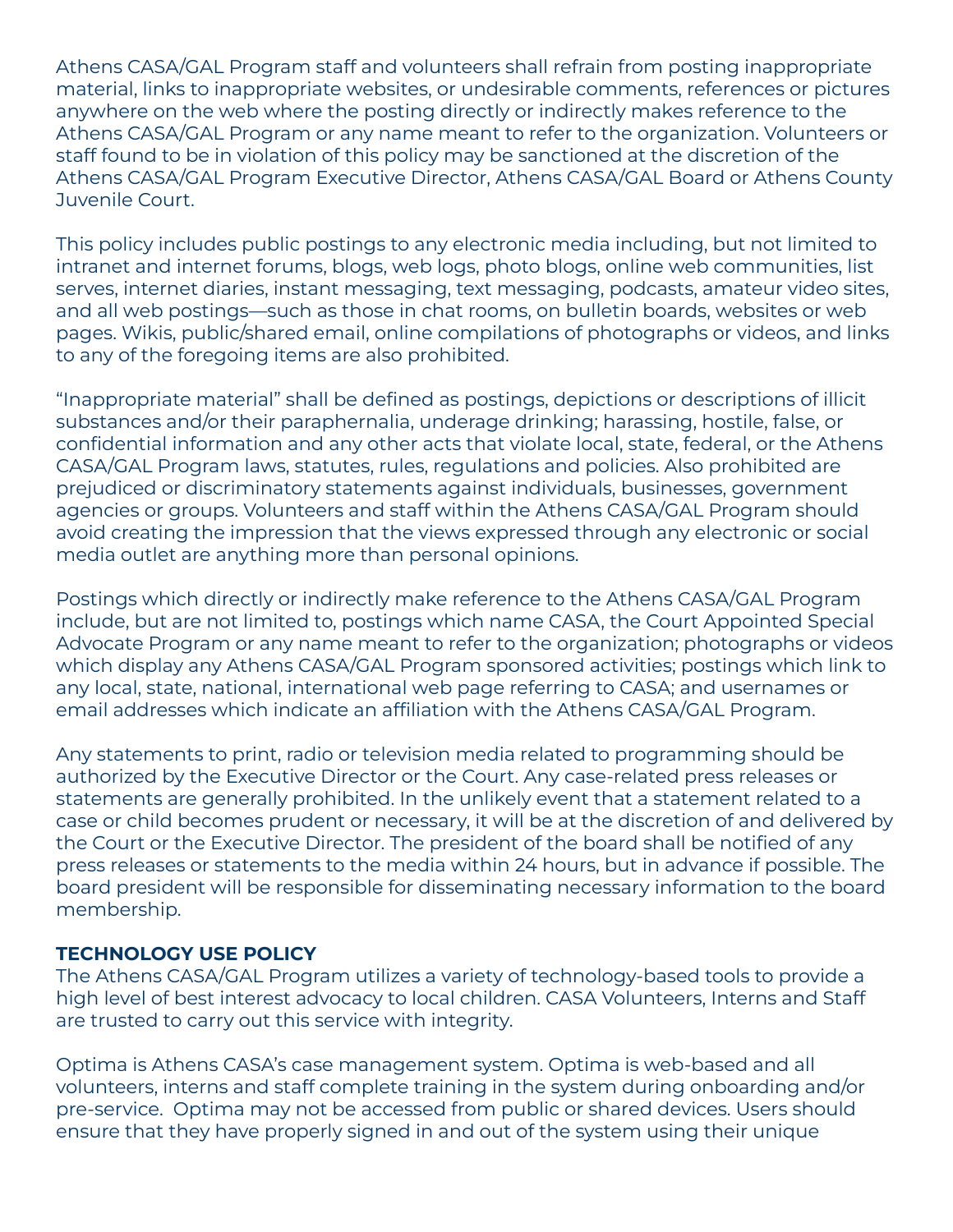username and password. Users may only access Optima for official CASA business. Users must follow the confidentiality policy when using Optima.

All volunteers, interns and staff are assigned an Athens CASA email address. Email communication sent to and from this address is to be regarded as strictly confidential, in accordance with the confidentiality policy.

Athens CASA utilizes a web-based tool called Connect Our Kids to conduct authorized family search and engagement activities. As with Optima, this tool is accessible to approved users for CASA business and may not be used outside of this policy. Use of all technology-based systems is limited to CASA business and access is revoked upon volunteer, intern or staff discharge.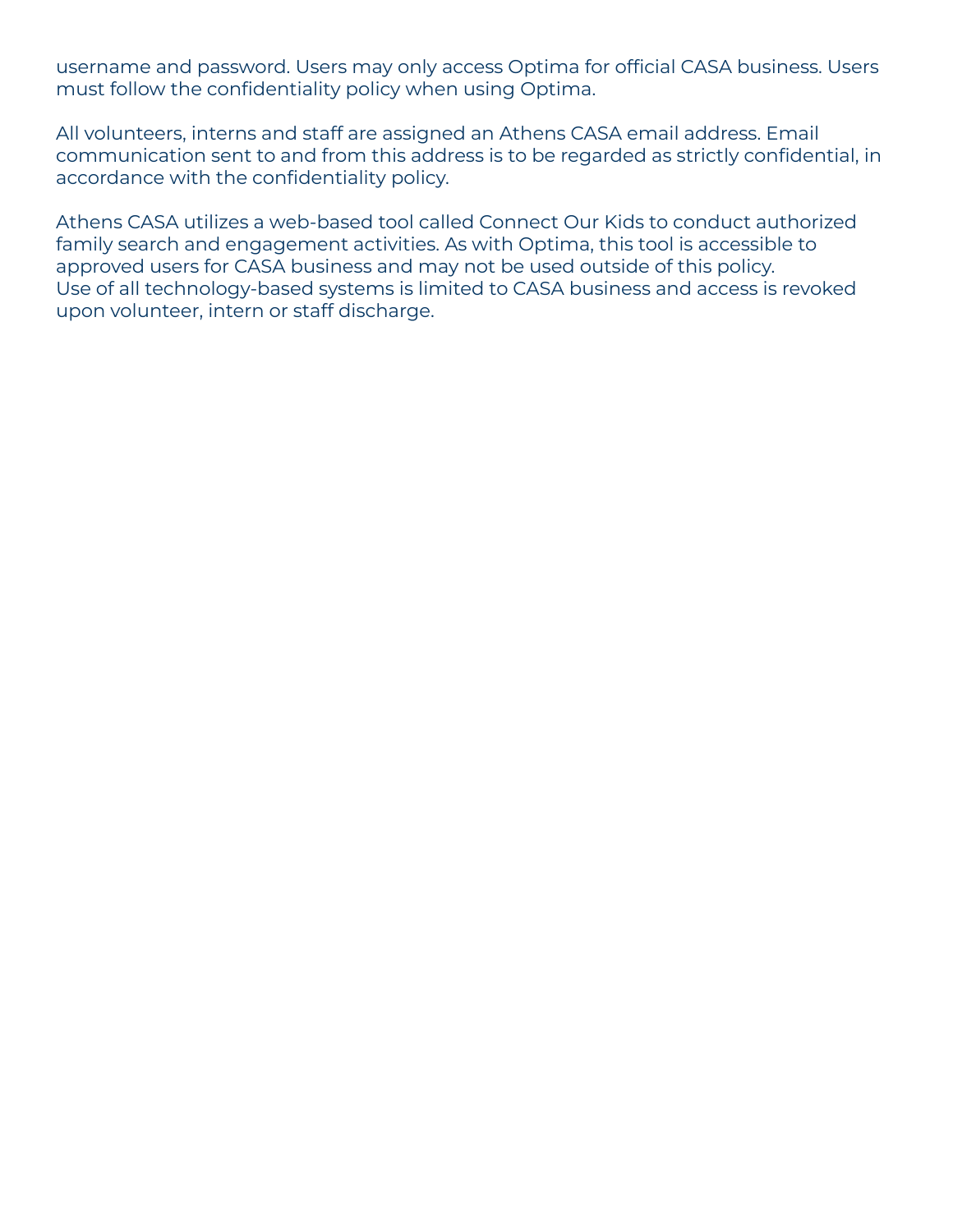VOLUNTEER PROCEDURES

TIME COMMITMENT

VACATIONS

TIME SHEETS

**EXPENSES** 

GRIEVANCE POLICY

EVALUATIONS

RESIGNATION FROM THE CASA PROGRAM

LEAVE OF ABSENCE

DISMISSAL FROM THE CASA PROGRAM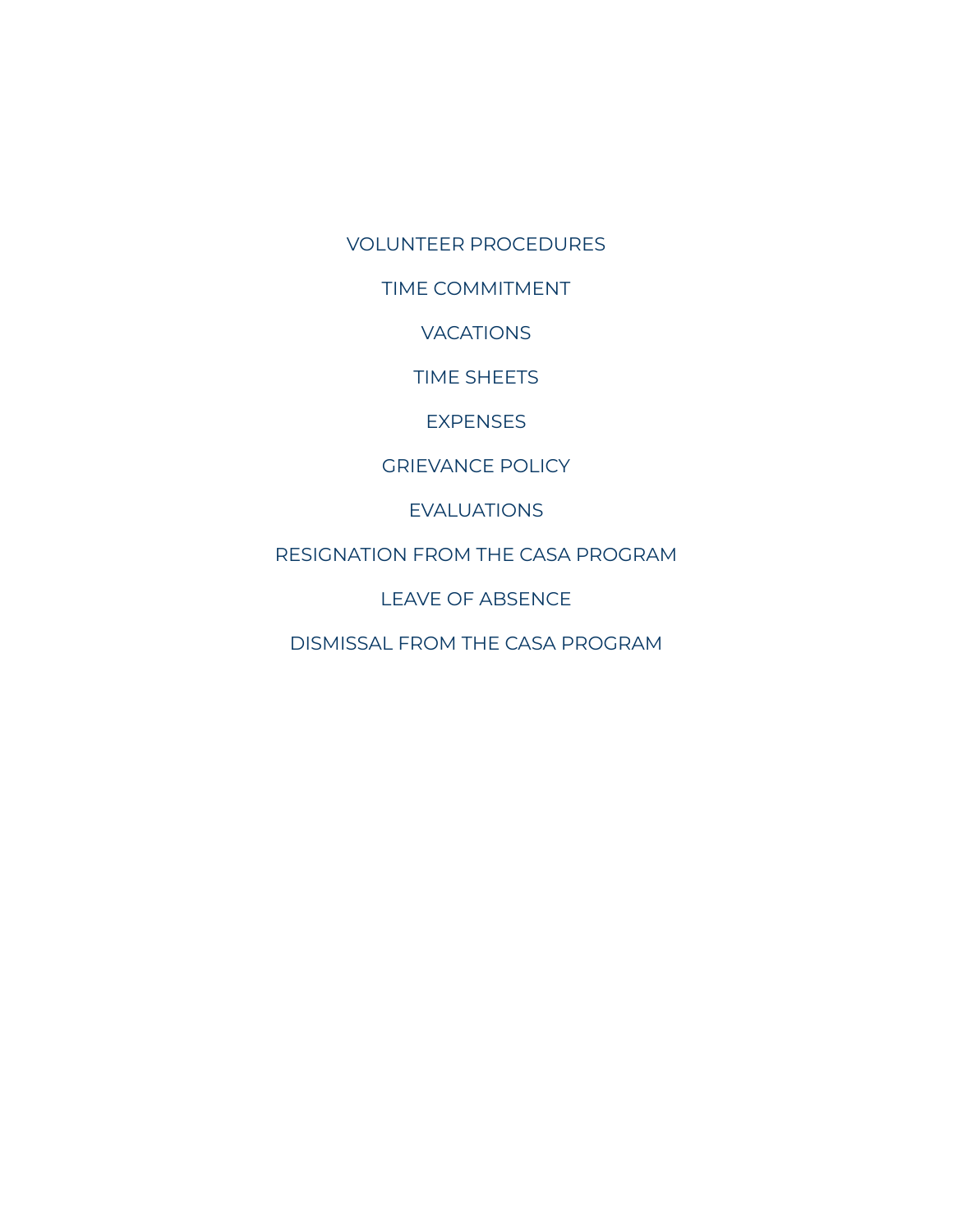### **TIME COMMITMENT**

Volunteers are requested to commit themselves to the program for a minimum of one year. Volunteers are to be available for case assignment and to accept cases upon request of the Program staff unless:

- There appears to be a conflict of interest with the parties involved
- A serious conflict in values exists between the CASA and an issue relative to the case
- The CASA has informed the Program Coordinator of a pre-planned vacation or personal commitment
- The CASA cannot participate due to illness
- The CASA has requested a temporary respite from service.

### **VACATIONS**

If a CASA plans to be out of town, the CASA office should be notified as soon as possible. Should an emergency occur which will conflict with a scheduled meeting or Court hearing, the CASA staff should be contacted immediately. This allows the staff to appear for the CASA.

### **MONTHLY REPORTS/TIME REPORTING**

Some funding sources ask CASA to supply the number of hours worked by each volunteer during the preceding calendar year. Hours should include time spent in meetings, in Court hearings, making phone calls, etc. In order to comply with this request, we are requiring that CASAs complete a monthly time sheet. This form is to be returned to the CASA office by the 5th of each month. Monthly report templates are available from the CASA office.

#### **EXPENSES**

Some of the expenses that you incur as a CASA can be covered by the Program (if you choose to submit them). We are able to reimburse for mileage. Blank forms for expense reporting are available in the CASA office. Mileage - If volunteers travel to home visits, meetings, etc., they may be reimbursed for mileage. If volunteers choose to be reimbursed, a mileage reimbursement form must completed including the destination, case, and the number of miles round trip. Please note that all travel reimbursement is based upon available funding.

### **GRIEVANCE POLICY**

Every effort should be made to solve problems cooperatively and informally before presenting them as a formal grievance. Should informal efforts fail, the following policy is set forth in order to provide an outlet for complaints and a systematic way to resolve the matter. All complaints will receive thoughtful consideration and will be discussed with the individual who raises them. Complaints and grievances may arise from external or internal (within the Program) sources.

External – Because CASA is involved in work that involves the future of the lives of children and families, it is emotionally charged work that evokes a wide range of feelings. It is therefore common and expected that there will be criticism from the parties involved, especially when the CASA does not make recommendations that are in agreement with their point of view. Should a complaint arise from someone outside the CASA organization, the volunteer or supervisor to whom the complaint was given, should inform the Executive Director of the details of the complaint. It will be the responsibility of the Executive Director to decide if the complaint has substance and to request a written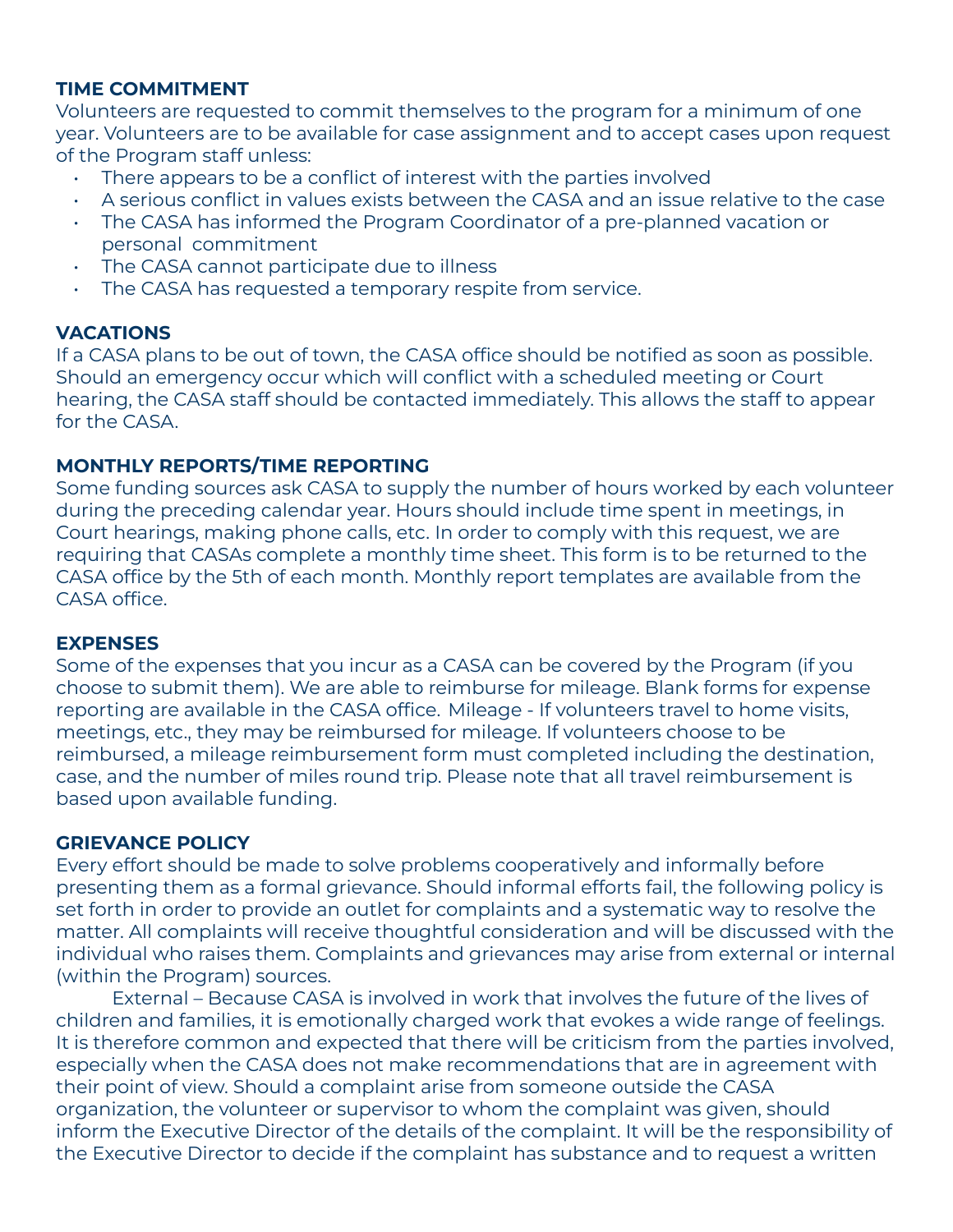statement from the individual initiating the complaint. The written statement will be kept on record in the CASA office. In addition, the Executive Director, with advice from the Board if needed, will determine what action, if any, should be taken.

Internal − When a CASA volunteer wishes to make a statement of dissatisfaction with a policy, practice, condition or supervisor's decision, the volunteer should first discuss the matter with the supervisor. If the problem is not resolved to the satisfaction of the volunteer, s/he should forward a written statement of the grievance to the Executive Director. In the event that the volunteer is still not satisfied with the conclusion of the matter after involvement of the Executive Director, the volunteer should present the written grievance statement to the Executive Committee of the Board of Trustees. The Board's decision will be final. The volunteer will be entitled to receive a written response to their formal grievance from the Executive Director outlining the position the Director or the Board has taken on the issue.

In order to deal effectively with complaints from individuals and/or organizations regarding the services provided by the CASA Program, the following grievance procedures shall be followed by staff, volunteers and board members. If a complaint is lodged against a CASA volunteer it will be dealt with in the following manner:

- The volunteer's supervisor shall be notified
- The matter shall be reviewed and resolved by the appropriate program staff or the Executive Director if the matter involves Program staff. Such review shall include contact with the complainant and the volunteer
- The Executive Director shall determine whether the matter should be taken to the Executive Committee for their review, according to the nature of the complaint
- A written reply shall be made to the complainant with copies to the Executive Committee of the CASA Board of Trustees and to the volunteer.

#### **EVALUATIONS**

#### VOLUNTEER EVALUATIONS

Evaluation of a CASA's job performance will be conducted yearly. The evaluation covers such areas as a CASA's attitude, reliability, ability to work with others, and so forth. Evaluations will be conducted by the CASA Program Development Coordinator. These evaluations are intended to provide the volunteer with feedback as to the quality of their work.

### PROGRAM EVALUATION

In conjunction with the evaluation of the CASA's job performance, volunteers will be given the opportunity to evaluate the CASA Program. Volunteers will not be required to identify themselves when evaluating the Program. Results of these evaluations will be used to better the Program and assist in meeting the needs of the CASA volunteers.

### **RESIGNATION FROM THE CASA PROGRAM**

It is hoped that once a CASA has been trained, they are willing to commit to the program for a period of at least two years. It is understood, however, that there may be circumstances which arise in a CASA's personal life which would prevent them from continuing with the program. If such a situation should arise, it is requested that the CASA complete the following steps:

- Notify the CASA office at least two weeks prior to resignation
- Submit to the office a summary of the case(s) on which they are working. This provides the next person assigned to the case(s) with up-to-date information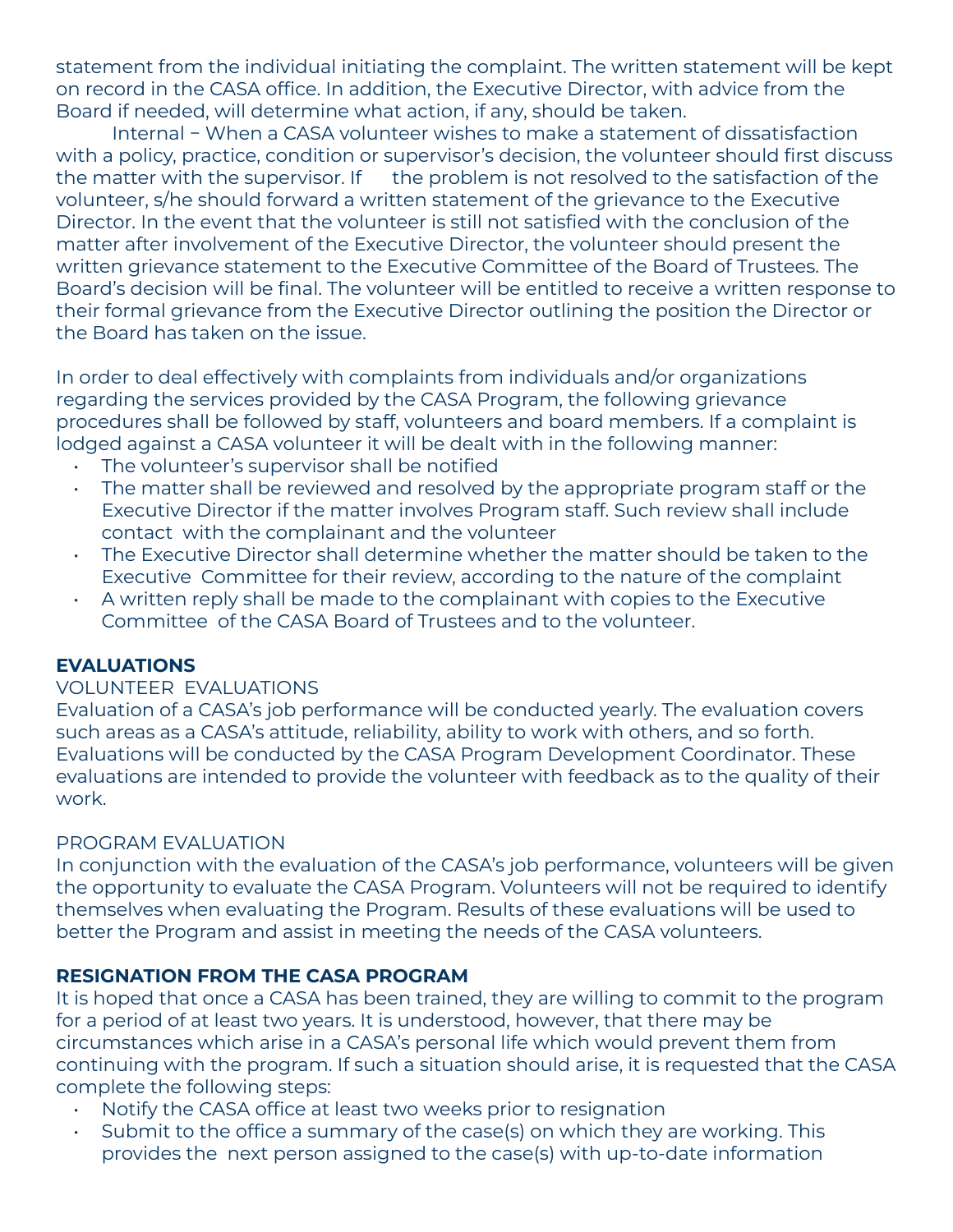- Submit to the office all notes and information relevant to the case(s). This will ensure the continued confidentiality of the case(s).
- Hand in to the office your CASA identification.

Completing the above steps allows the staff to handle the case until such time it can be reassigned.

**LEAVE OF ABSENCE -** A CASA volunteer may at any time take a leave of absence from the program. It is understandable that sometimes CASA volunteers need to take time off from taking cases. If a CASA volunteer takes a leave of absence of more than 1 year (but less than 5 years) the CASA volunteer must complete the 12 hours of in-service training before he/she can take another case. If a CASA volunteer takes a leave of absence for more than 5 years that volunteer will have to undergo the full application process, as well as the 30 hours of pre-service training.

### **VOLUNTEER TERMINATION POLICY**

There may be times when the Executive Director will find it necessary to remove a CASA volunteer from the Program.

### Preliminary Actions

If a CASA/GAL volunteer's work is unsatisfactory several corrective actions can be made before termination is considered. Preliminary actions taken are within the discretion of the Executive Director.

- Closer supervision
- Reassignment to another case
- Suspension and re-enrollment in upcoming training class

Grounds for dismissal will include, but are not limited to, the following:

- Taking action without Program or Court approval which endangers the child(ren) or is outside the role or powers of the CASA program
- Violating a program policy, Court rule, or law
- Failure to complete required ongoing training
- Falsifying information on the volunteer application or misrepresenting facts during the screening process
- Gross misconduct or insubordination
- Being under the influence of alcohol or drugs while performing volunteer duties
- Engaging in ex parte communication with the Court
- Failure to demonstrate an ability to effectively carry out assigned duties
- Failure to report suspicions of child maltreatment
- Existence of child abuse/neglect allegation against the volunteer
- Conflict of interest arising which can not be resolved.

## **ROLE OF THE CASA TO THE CHILD**

To arrive at an understanding of the advocate role, it is easy to say what we are "not" to a child. We are not Big Brothers or Big Sisters. We are not guardian angels. We are not attorneys speaking for or against the child's wishes or social workers planning for the entire family. We contribute to the "eyes and ears" of the Court, by making independent, objective recommendations regarding the child's best interest.